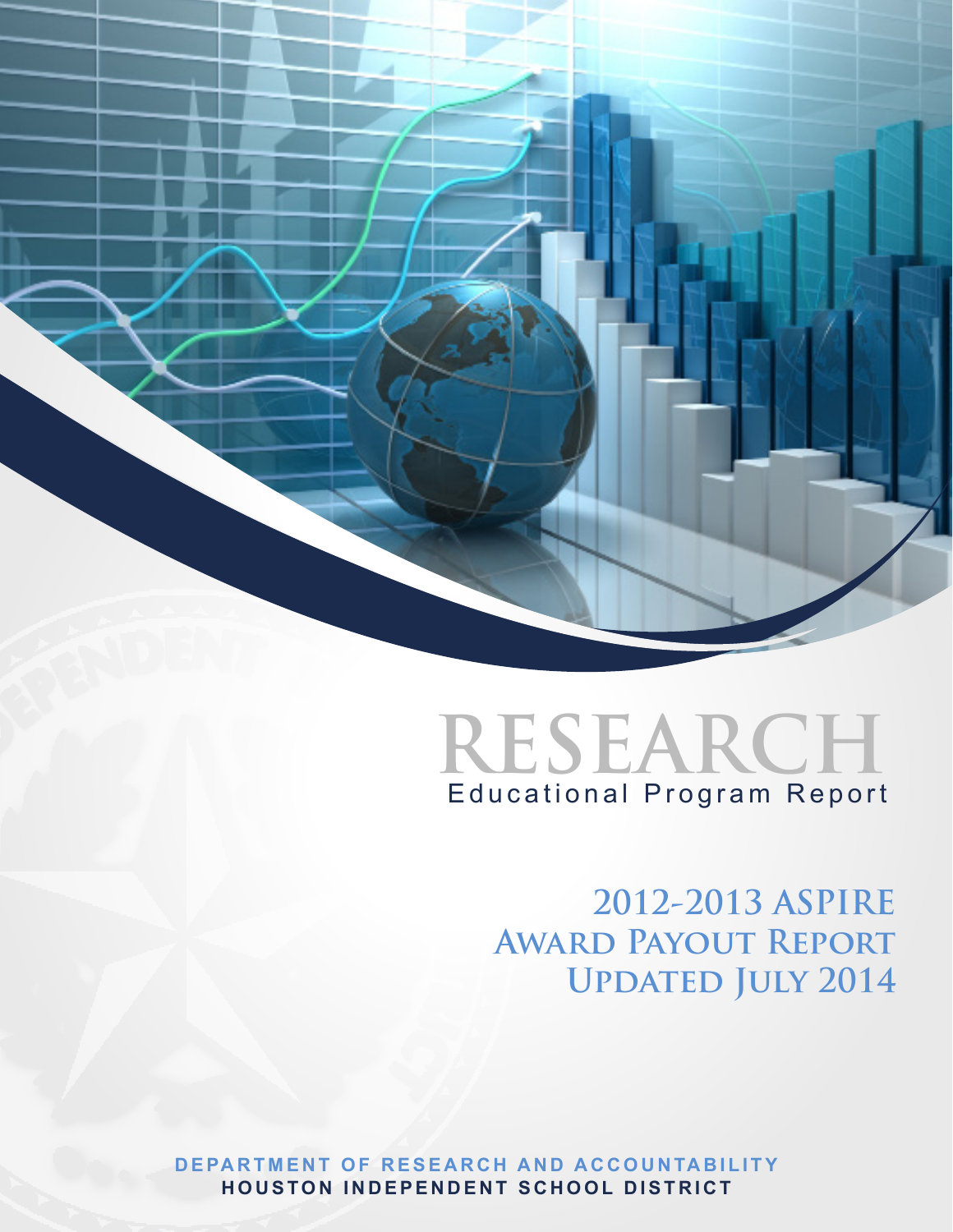

**2014 Board of Education**

**Juliet Stipeche** PRESIDENT

**Rhonda Skillern-Jones** FIRST VICE PRESIDENT

**Manuel Rodriguez, Jr.**  SECOND VICE PRESIDENT

**Anna Eastman SECRETARY** 

**Wanda Adams**  ASSISTANT SECRETARY

**Paula Harris Michael L. Lunceford Greg Meyers Harvin C. Moore**

**Terry B. Grier, Ed.D.** SUPERINTENDENT OF SCHOOLS

**Carla Stevens** ASSISTANT SUPERINTENDENT DEPARTMENT OF RESEARCH AND ACCOUNTABILITY

**Victoria Mosier** SR. RESEARCH SPECIALIST

**Ed La Sage** RESEARCH MANAGER

**Houston Independent School District**

Hattie Mae White Educational Support Center 4400 West 18th Street

Houston, Texas 77092-8501

**www.houstonisd.org**

It is the policy of the Houston Independent School District not to discriminate on the basis of age, color, handicap or disability, ancestry, national origin, marital status, race, religion, sex, veteran status, or political affiliation in its educational or employment programs and activities.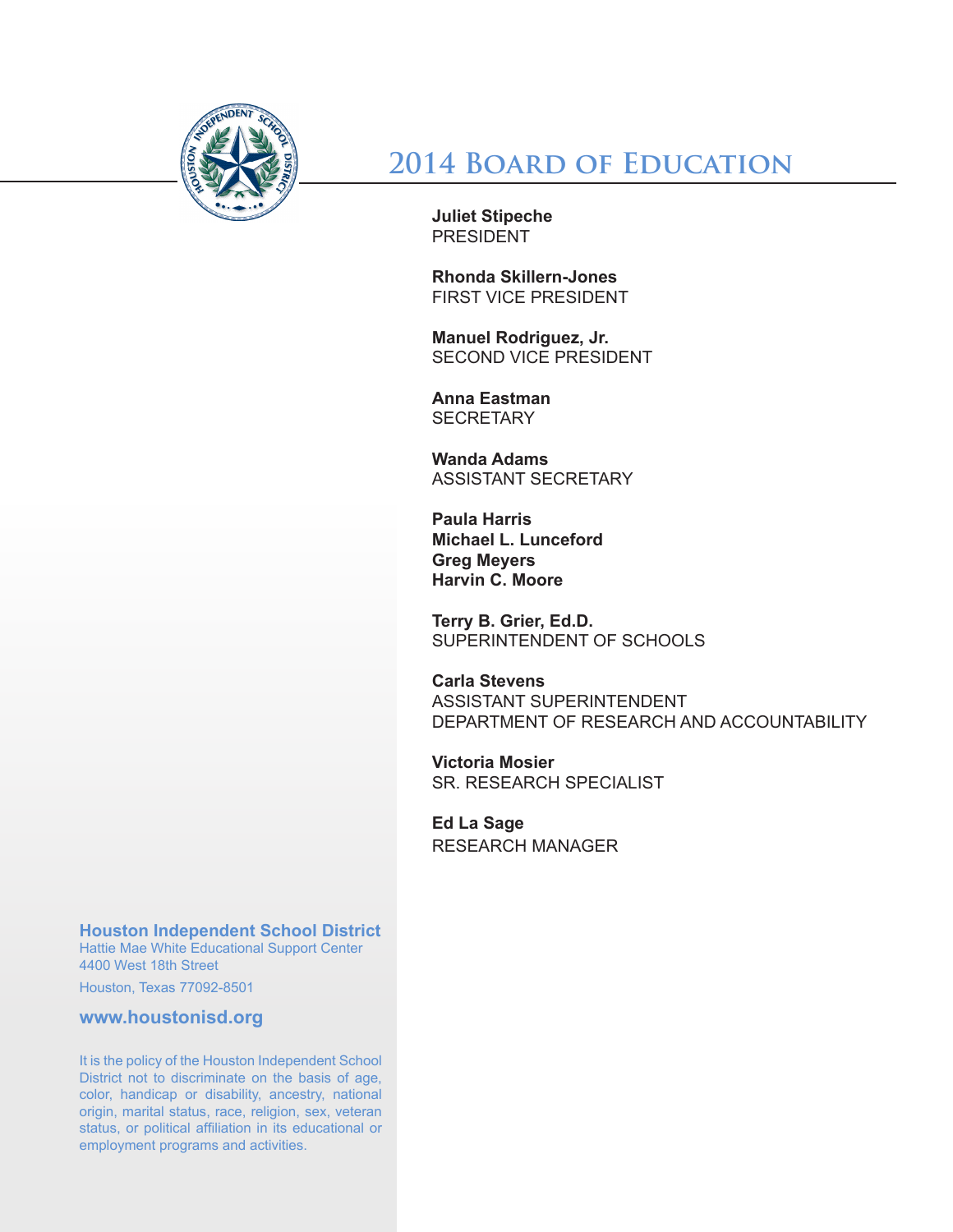## **2012–2013 ASPIRE Award Payout Report Updated July 2014[1](#page-2-0)**

## **Executive Summary**

#### **Program Description**

In January 2007, HISD inaugurated the Teacher Performance Pay Model, 2005-2006, becoming the first school district in the nation to implement a performance pay system of this magnitude based on individual teacher effectiveness. Improvements and enhancements of that model became the "Recognize" component of the district's comprehensive education-improvement model, "Accelerating Student Progress. Increasing Results and Expectations" (ASPIRE). This report focuses on the 2012-2013 ASPIRE Award, which was paid out on January 22, 2014.

#### **Highlights**

- For the 2012-2013 ASPIRE Award year, a total of 17,472 campus-based employees were considered. Of those, 10,330 (59.1%) met eligibility requirements. This is as compared to the 2011-2012 ASPIRE Award year, where a total of 17,522 campus-based employees were considered, and 12,343 (70.4%) met eligibility requirements.
- For the 2012-2013 ASPIRE Award year, 5,132 (29.4%) of the 17,472 considered employees were paid.
- In 2012-2013, among core foundation teachers who received some award, amounts ranged from \$500 to \$13,000, with an average award of \$4,460. Although significantly fewer employees were paid an award, the average award was approximately \$1,460 more in 2012-2013 than in 2011- 2012 for core foundation teachers.
- The total amount awarded for the 2012-2013 ASPIRE Award was \$18,069,566.50 an increase of approximately \$400,300 from the prior year due to changes in the award model criteria.

#### **Conclusions**

- 1. Award model changes to increase the rigor of the payment criteria were successful in decreasing the percentage of staff receiving an award.
- 2. This report in part informs senior staff and the Award Program Advisory Committee in the development of future ASPIRE Award models.

<span id="page-2-0"></span> $1$  This report was updated in July 2014 to use the updated payout file. The updated payout file uses updated payouts resolved after the final payout date and after the final payout report. Pending records were not finalized at the time of the initial report. A total of 75 records were changed in eligibility status, and a total of one record was changed in payout status. The total payout amount changed by \$13,000.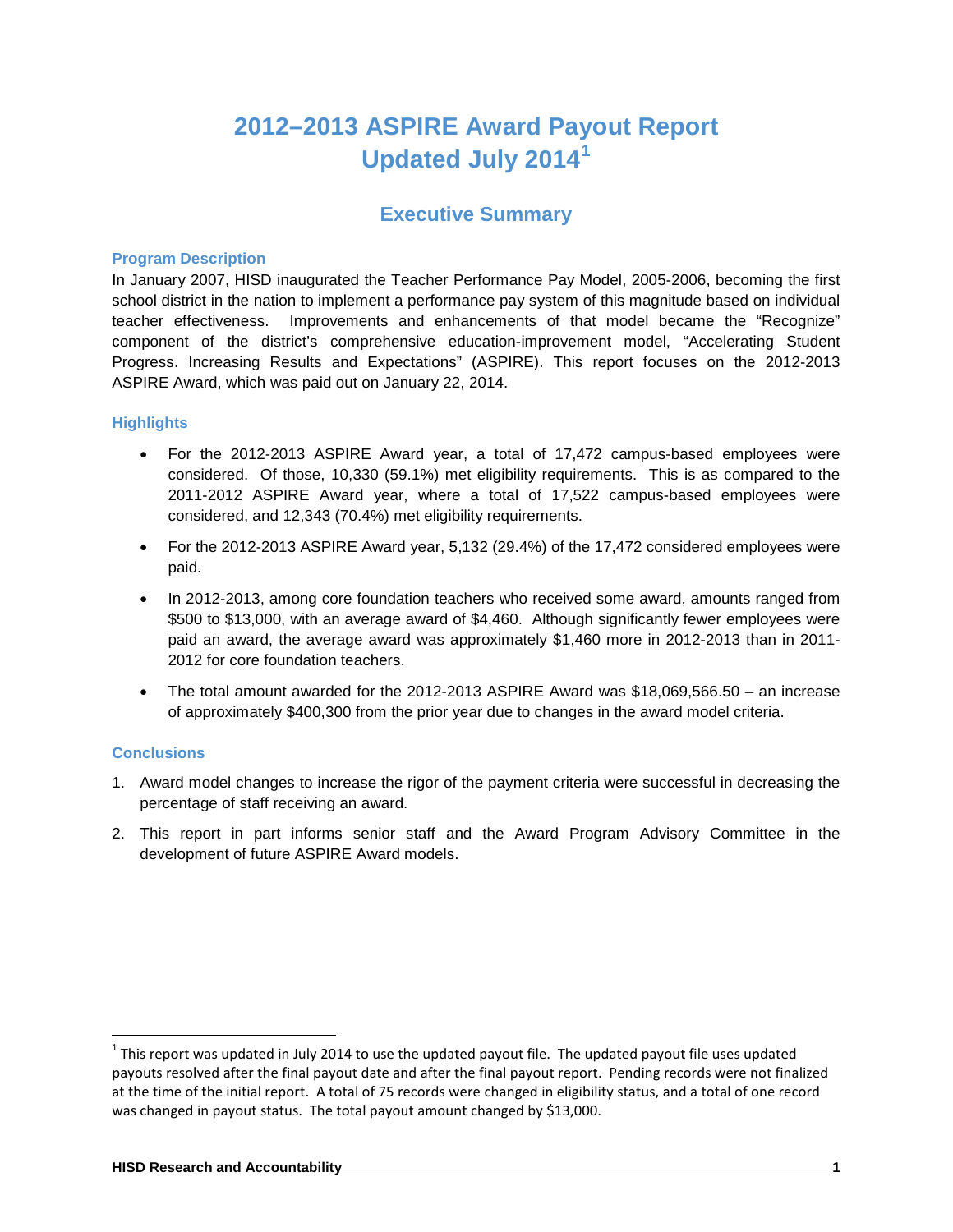## **Introduction**

In January 2007, the Houston Independent School District (HISD) inaugurated the Teacher Performancepay Model, 2005-2006, becoming the first school district in the nation to implement a performance-pay system of this magnitude based on individual teacher effectiveness. The experience gained in the first year and consultations with national experts and teachers provided the impetus for recommending the improvement and enhancement of the model, which became the "Recognize" component of the district's comprehensive education-improvement model, "Accelerating Student Progress. Increasing Results and Expectations" (ASPIRE). The ASPIRE Award has been paid out each January for the prior school year since January of 2008. The most recent ASPIRE Award, for the 2012-2013 school year, was paid out on January 22, 2014. The 2012-2013 ASPIRE Award was organized into three components (see **Appendix A**).

Teachers were given the opportunity to opt out of the ASPIRE Award program, and every HISD teacher meeting ASPIRE Award eligibility requirements had the opportunity to participate in the second and third components of the performance award. Teachers of reading, English language arts, mathematics, science, and social studies (the five core foundation subjects) were additionally eligible either the Individual Performance award or the Group Performance: Teachers award.

For the purposes of the 2012-2013 ASPIRE Award, employees were considered in one of 9 award groups (see **Appendix B**).

## **Results**

For the 2012-2013 ASPIRE Award year, a total of 17,472 campus-based employees were considered. Of those, 10,330 (59.1%) met eligibility requirements. This is as compared to the 2011-2012 ASPIRE Award year, where a total of 17,522 campus-based employees were considered, and 12,343 (70.4%) met eligibility requirements.

For this award year (2012-2013), the district continued the implementation of several eligibility requirements, which had the effect of lowering the total number of staff eligible to be awarded. The attendance eligibility criteria required that an employee be absent no more than 10 instructional school days during the 2012-2013 school year in order to be considered as eligible for the ASPIRE Award. In addition to requiring that employees be assigned to a campus, employees were required to have a campus ID as their department ID in order to be considered as eligible. Employees who were on a Growth Plan, Prescriptive Plan of Assistance (PPA), or Intervention Plan at any time during the 2012- 2013 school year and whose performance goals were not met by the end of the school year were not considered as eligible for the 2012-2013 ASPIRE Award. In addition to these eligibility criteria, teachers, principals, and assistant principals/deans with a summative appraisal rating of 1 (Ineffective) or 2 (Needs Improvement) were considered as "not eligible" for the 2012-2013 ASPIRE award. This new criteria, as well as the continuation of the other eligibility requirements mentioned, account for the marked decrease in both the number of employees considered for awards (see **Figure 1**) and the number of eligible employees as compared to prior award years (see **Figure 2**).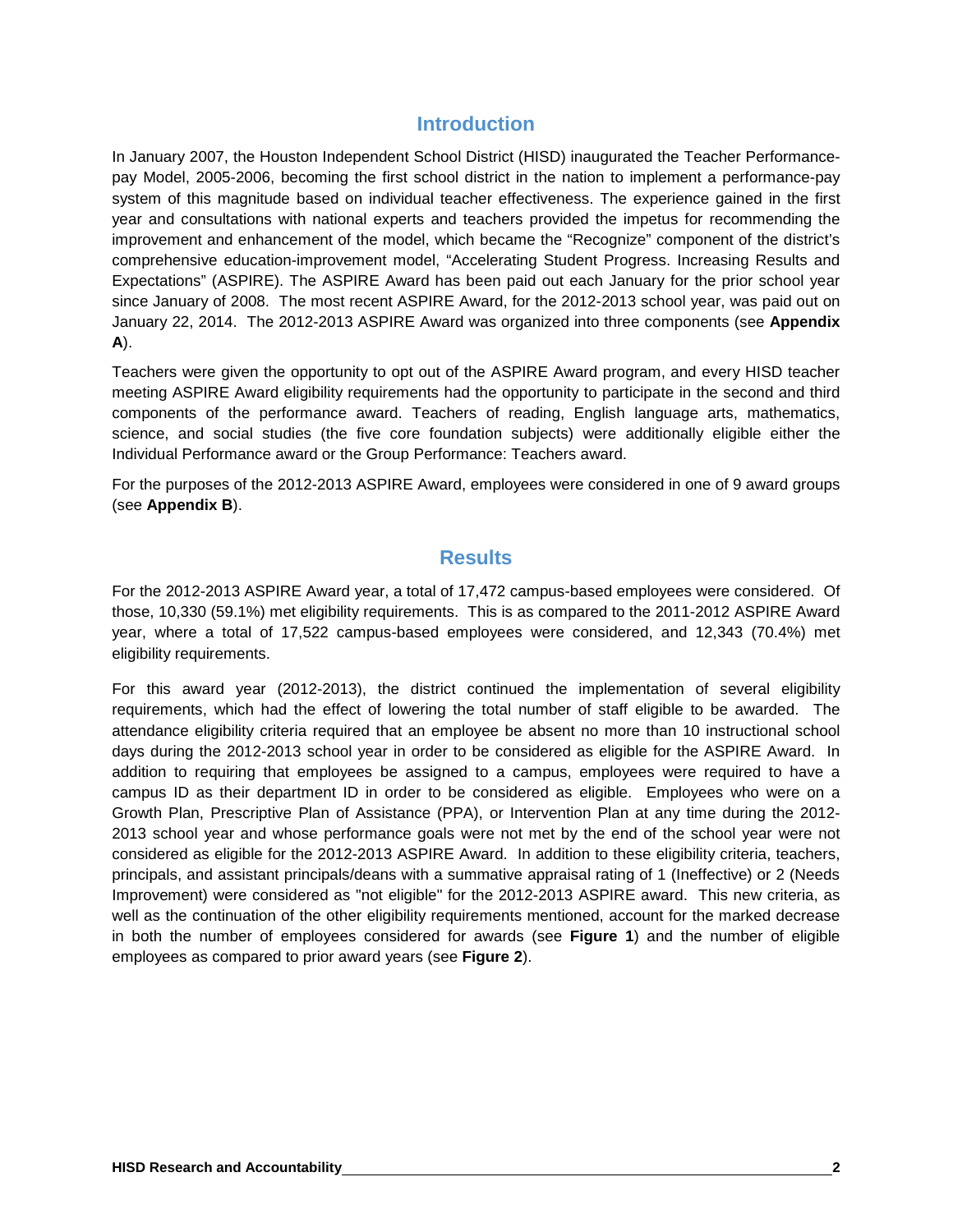



**Figure 1. 2009-2010 to 2012-2013 Comparison - Number Considered**

**Figure 2. 2009-2010 to 2012-2013 Comparison - Number Eligible**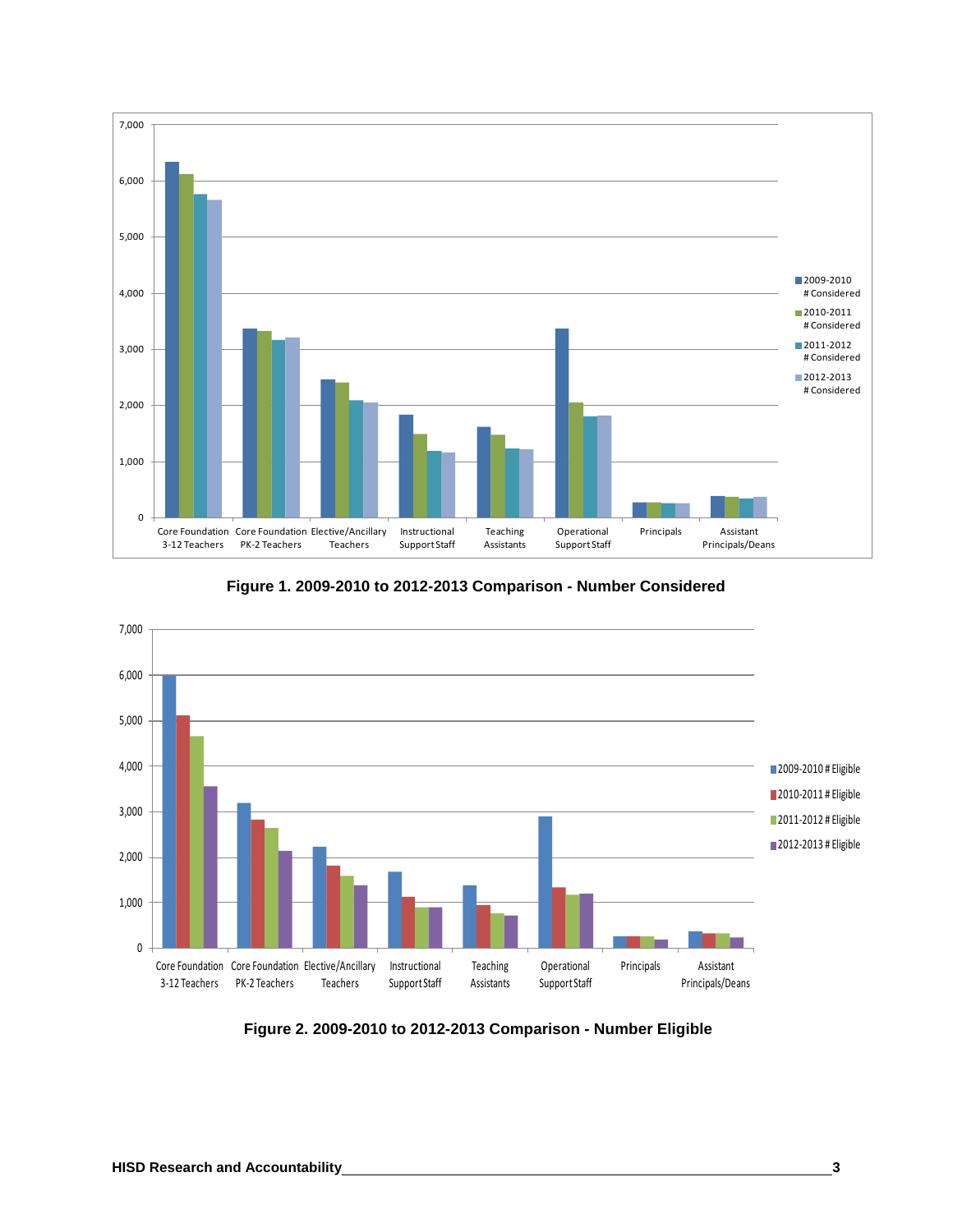**Figure 3** displays the number of employees paid by each award categorization across time from the 2009-2010 award year through the 2012-2013 award year. For 2009-2010, 16,544 (67.5%) of the 24,497 considered employees were paid. For 2010-2011, 12,458 (57.9%) of the 21,528 considered employees were paid. For 2011-2012, 7,217 (41.2%) of the 17,522 considered employees were paid. For 2012-2013, 5,132 (29.4%) of the 17,472 considered employees were paid.



**Figure 3. 2009-2010 to 2011-2012 Comparison - Number Paid**

**Figure 4** displays the total amounts for all core teachers (groups 1-3) for the 2012-2013 award year. As can be seen in this figure, the majority of awarded staff earned up to \$6,500 for the 2012-2013 ASPIRE Award. The maximum payout for teachers with EVAAS (Group 1) was \$13,000, and the maximum payout for teachers without EVAAS (Groups 2 and 3) was \$6,500.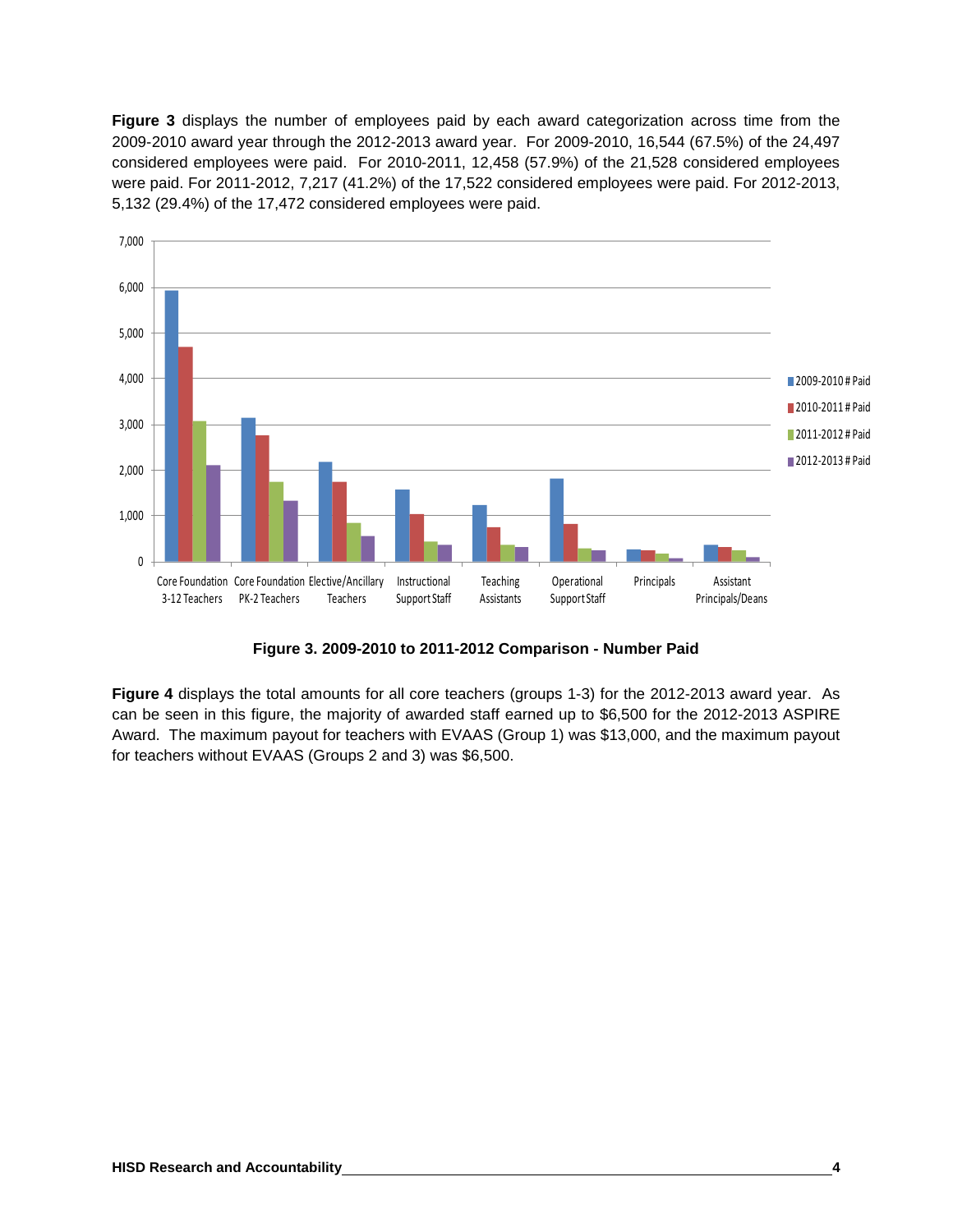

**Figure 4. Number Paid, 2012-2013 ASPIRE Award Core Teachers**

Maximum award amounts were raised for core foundation teacher, principal, and assistant principal/dean award groups for the 2012-2013 ASPIRE Award year in anticipation of increasing the rigor of the award payment criteria. With this increased maximum award amount, the average award earned increased in 2012-2013 as compared to 2011-2012 in all award categorizations. In 2012-2013, among core foundation teachers who received some award, amounts ranged from \$500 to \$13,000 with an average award of \$4,458.27. In 2011-2012, among core foundation teachers who received some award, amounts ranged from \$250 to \$9,000 with an average award of \$3,055.48. In 2010-2011, among core foundation teachers who received some award, amounts ranged from \$100 to \$10,300 with an average award of \$3,753.89. In 2012-2013, among principals who received some award, amounts ranged from \$2,500 to \$15,000, with an average award of \$8,702.53, as compared to 2011-2012 where amounts ranged from \$825 to \$13,500, with an average award of \$4,441.00. **Tables 1, 2, and 3** in **Appendix C** also detail the minimum, maximum, and mean amounts by category of the employees who received an award for 2012- 2013, 2011-2012, and 2010-2011.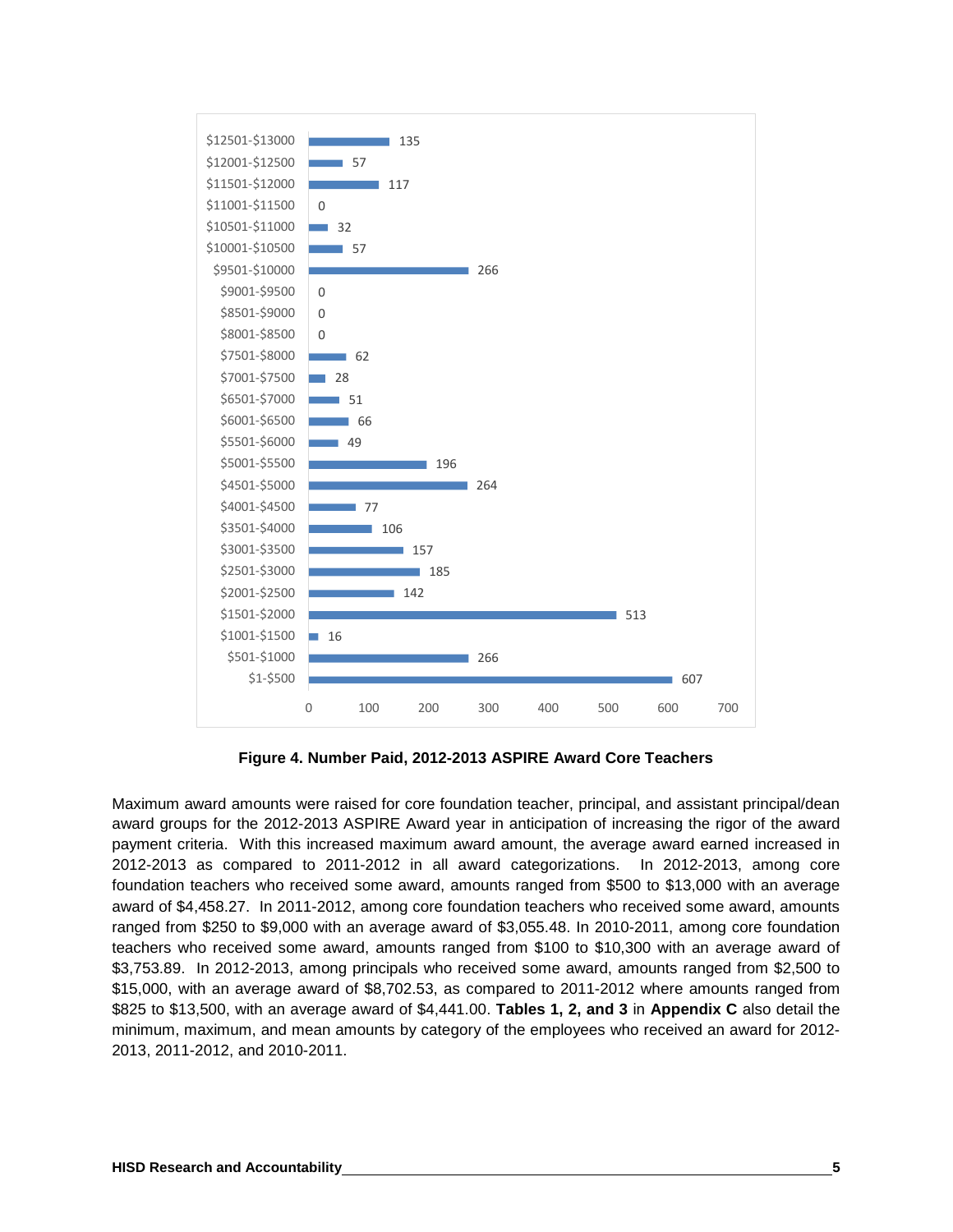

#### **Figure 5. 2012-2013 Total for All Paid Employees by Category**

In 2012-2013, a total of \$18,069,566.50 (**Figure 5**) was paid in ASPIRE Awards, as compared to a total of \$17,669,259.42 (**Figure 6**) in 2011-2012 and \$35,362,083.25 (**Figure 7**) in 2010-2011. There was an increase in total awards of approximately \$400,000 from 2011-2012 to 2012-2013. The award amount given to core teachers comprised 67% of the total payout in 2012-2013 and 2011-2012 as compared to 60% for 2010-2011.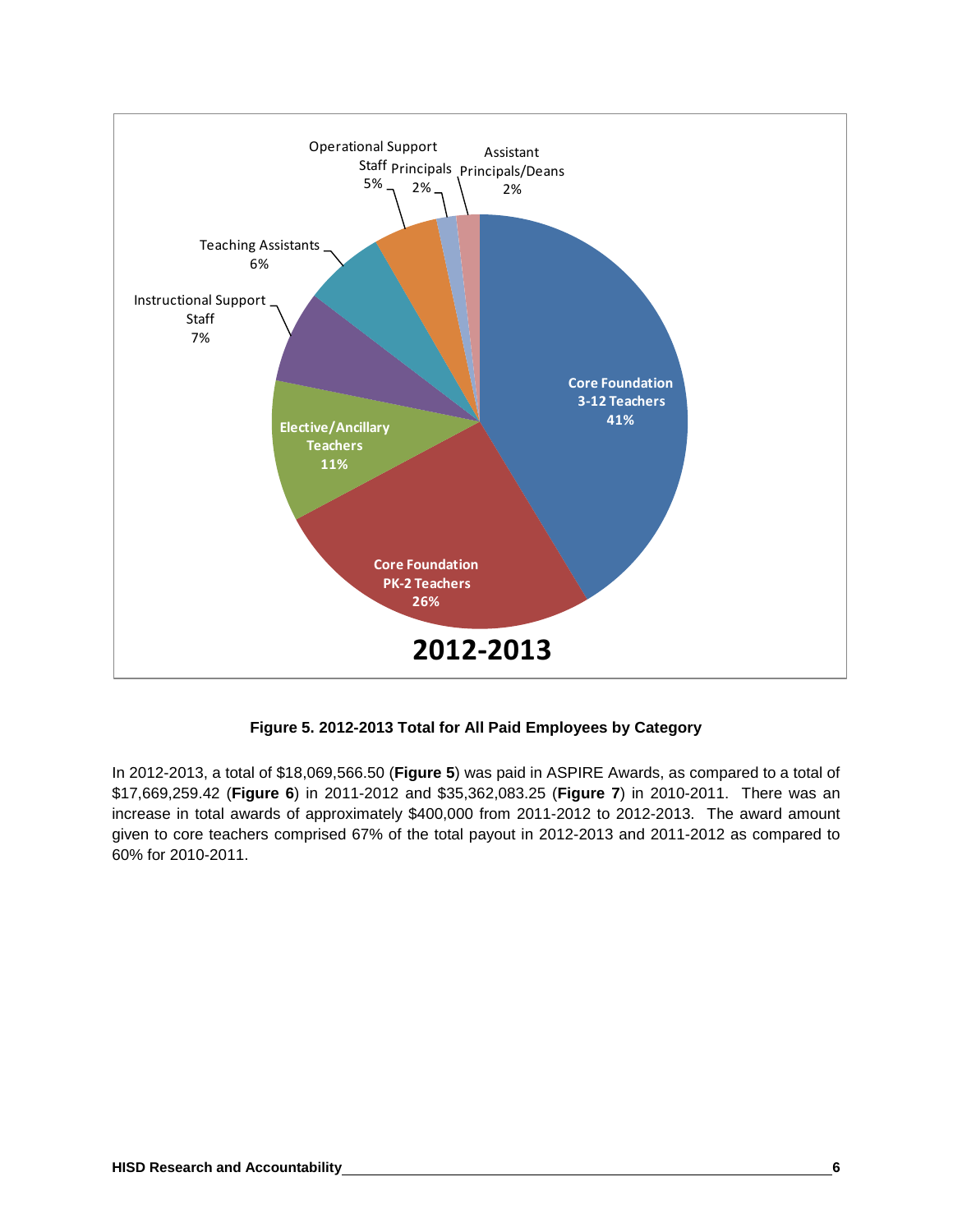

**Figure 6. 2011-2012 Total for All Paid Employees by Category**



**Figure 6. 2010-2011 Total for All Paid Employees by Category**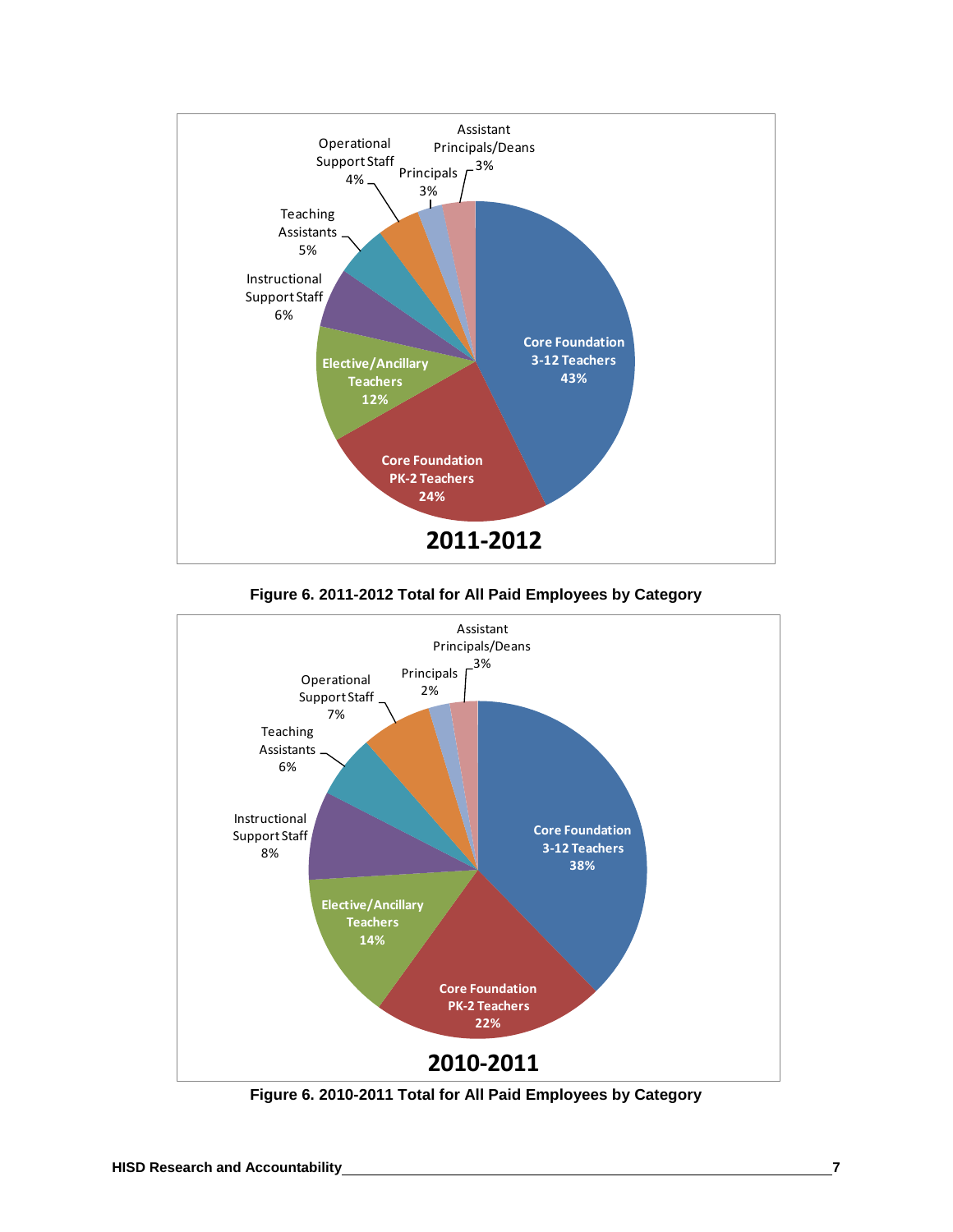As in prior years, of the various award components, the Individual Teacher and Group Teacher awards reflected the highest amount paid to employees (\$11,243,275.00). The Campus Progress - Value-Added award component showed a marked increase in amount awarded, while the Teacher awards and the Campus Achievement award showed a slight decrease in amount awarded from the prior year. Amounts by award component are displayed in **Table 4** (**Appendix C**) for the 2011-2012 and 2012-2013 ASPIRE Awards, along with the difference in total award amounts per component.

Core teachers were paid a total of \$15,376,575.00 in awards in 2012-2013, comprised of Core Foundation Teacher awards (\$11,243,275.00), Campus Progress awards (\$2,752,800.00), and Campus Achievement awards (\$1,380,500.00), as listed in **Table 5** (**Appendix C**). As a comparison, in 2011- 2012, core teachers were paid a total of \$14,736,566.67, comprised of Core Foundation Teacher awards (Strand II - \$11,135,716.67), Campus Progress awards (Strand I - \$1,910,100.00), and Campus Achievement awards (Strand III - \$1,690,750.00), as described in **Table 6** (**Appendix C**). **Table 7**  (**Appendix C**) shows the strand totals for employees for the 2010-2011 award year, where core teachers were paid a total of \$28,034,028.63, comprised of Core Foundation Teacher awards (Strand II - \$16,720,021.11), Campus Progress awards (Strand I - \$5,281,410.00), and Campus Achievement awards (Strand III - \$6,032,597.52).

## **Conclusions**

The district has awarded teachers through a performance pay program for the last seven consecutive years. Beginning in 2005-2006, the Teacher Performance Pay Model (TPPM) was awarded. The experience gained in the first year and consultations with national experts and teachers provided the impetus for recommending the improvement and enhancement of the model, which became the "Recognize" component of the district's comprehensive education-improvement model, "Accelerating Student Progress: Increasing Results and Expectations" (ASPIRE). While teacher performance awards have been paid for eight consecutive years, the ASPIRE Award has been paid out for the past seven years. The original TPPM model and the calculations used to determine awards bear little resemblance to the model and calculations used in the ASPIRE Award; therefore, this award payout report discusses the ASPIRE Award only. For the 2006-2007 award year, a total of \$24,653,724.71 was paid; for the 2007-2008 award year, a total of \$31,581,703.46 was paid; for the 2008-2009 award year, a total of \$40,564,693.83 was paid; for the 2009-2010 award year, a total of \$42,467,370.00 was paid; for the 2010-2011 award year, a total of \$35,362,083.25 was paid; for the 2011-2012 award year, a total of  $$17,669,259.42$  $$17,669,259.42$  $$17,669,259.42$  was paid; and for the 2012-2013 award year, a total of  $$18,069,566.50$  was paid<sup>2</sup>.

This report informs a part of several other reports released through the HISD Research and Accountability department and the Compensation department regarding the ASPIRE Award and Teacher Performance Pay. The "ASPIRE Award Inquiry Report: 2012-2013" provides a detailed description of the inquiries that were submitted for the 2012-2013 award year. Inquiries received and answered in 2012- 2013 are compared to inquiries from 2011-2012 in this report. Improvements made to the originating data and the inquiry process are described. The "2006-2007 ASPIRE Award Program Evaluation," the "2007- 2008 ASPIRE Award Program Evaluation," the "2008-2009 ASPIRE Award Program Evaluation," the "2009-2010 ASPIRE Award Program Evaluation," and the "2010-2011 ASPIRE Award Program Evaluation" assess the effectiveness of the 2005-2006, 2006-2007, 2007-2008, 2008-2009, 2009-2010,

<span id="page-9-0"></span> $2$  This report was updated in July 2014 to use the updated payout file. The updated payout file uses updated payouts resolved after the final payout date and after the final payout report. Pending records were not finalized at the time of the initial report. A total of 75 records were changed in eligibility status, and a total of one record was changed in payout status. The total payout amount changed by \$13,000.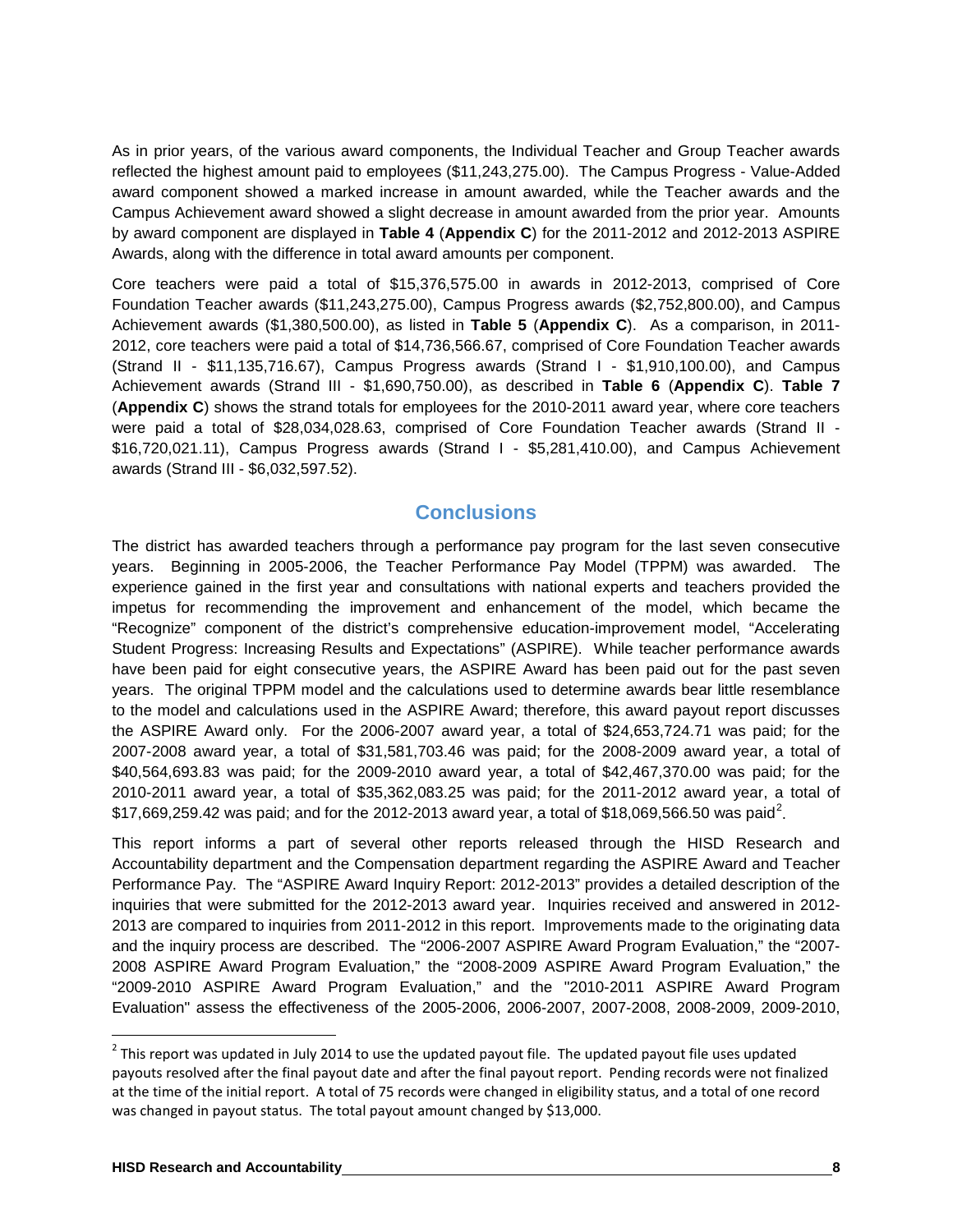and 2010-2011 ASPIRE Award programs in relation to the stated goals and the impact on the participants after several years of implementing a performance-pay program. The "2011-2012 ASPIRE Award Program Evaluation," due to be released in the summer of 2014, assesses the effectiveness of the ASPIRE award program through the sixth year of implementing the performance-pay program.

The 2012-2013 ASPIRE Award model altered the award groupings for core foundation teachers. Award amounts increased, and some methodological changes occurred. For all levels of campuses, Campus Progress awards were paid to staff at campuses in the top 20%, as was done in 2011-2012. Campus Achievement awards underwent changes, where the high school four-year longitudinal dropout rate was no longer used to calculate Campus Achievement awards for high schools.

Individual Performance awards for core foundation teachers underwent significant changes for the 2012- 2013 award year. Teachers of grades 3-10 with value-added analyses were awarded for composite gain scores of 1.0 or higher. Rather than being awarded for each subject taught, a single composite gain score was used to determine their award. Teachers of grades 3-12 without their own value-added analysis were awarded if they were at campuses ranked in the top 20% among all campuses of the same level, rather than those at campuses ranked in the top 25-30% as was done in 2011-2012. Early childhood teachers of grades PK-2 were awarded using the same methodology as in 2011-2012, using campus-level second grade comparative growth analyses with teachers at campuses ranked in the top 20% receiving an award. Special education teachers no longer had a separate award categorization; these teachers were awarded as teachers of grades 3-12 without their own value-added analysis.

As in the 2011-2012 award year, for the 2012-2013 award year, core foundation teachers of grades 3-10 eligible for Individual Performance awards and administrators eligible for Campus Progress awards were not awarded in any component if the value-added (EVAAS) scores used to calculate their Individual Performance or Campus Progress awards were -2.0 or less. This ensured that teachers and administrators who were not positively impacting student growth in core foundation subjects were also not awarded in the campus-level strands. Eligibility changes implemented in the 2010-2011 award year were continued into the 2011-2012 and 2012-2013 award years, and included the attendance requirement (a maximum of 10 days of absence in order to be eligible), the department code requirement (only staff whose department ID was a campus ID were eligible), and the PPA/Growth Plan requirement (employees who were on a PPA/Growth Plan, or Intervention Plan were not eligible for the award). An additional eligibility criteria was implemented in the 2012-2013 award year. Teachers and Campus Leaders with a summative appraisal rating of 1 (Ineffective) or 2 (Needs Improvement) were not considered as eligible for the ASPIRE Award. This had the effect of reducing the percentage of staff considered as eligible for the 2012-2013 award year.

Although the overall percentage of participants paid in 2012-2013 is significantly reduced from prior years, the total amount paid has increased slightly from the prior year, and the average amount paid to core foundation teachers has increased from all prior award years. The award model has increased in rigor, ensuring only staff at campuses showing the highest growth, and teachers showing the highest growth with their students are awarded.

The 2013-2014 ASPIRE Award model maintains the changes made in 2012-2013. Both the eligibility criteria and the award model remain the same for the next award year. The processes of identifying appropriate employee award groupings, student linkages, and campus assignment began from the data perspective in February of 2014, and is scheduled to begin at the campus level in April of 2014. It is scheduled to be paid out in January of 2015.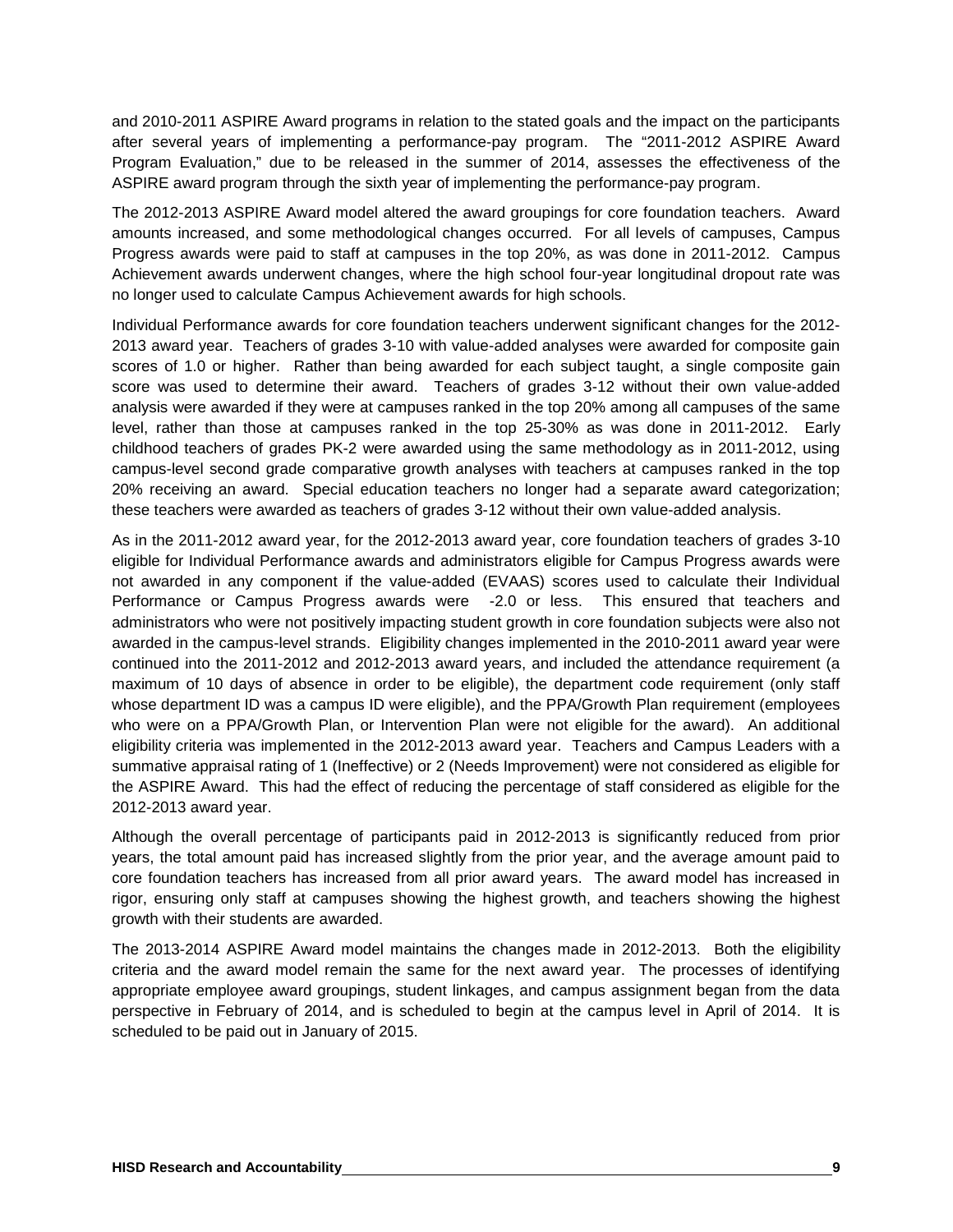## **APPENDIX A**

#### ASPIRE AWARD STRANDS

The 2012-2013 ASPIRE Award was organized into three components.

Individual Performance (for core foundation teachers with EVAAS scores): rewarded individual teachers who taught core subjects (reading, math, science, social studies, and language arts) on the basis of student progress. EVAAS calculates value-added scores for teachers in grades 3-10. Teachers with an EVAAS Teacher Composite Cumulative Gain Index of 1.0 or higher were awarded.

#### **- OR -**

Group Performance (for core foundation teachers without EVAAS scores): Teachers Department Value-Added: rewarded individual teachers who taught core foundation subjects (reading, math, science, social studies, and language arts) on the basis of student progress. EVAAS calculates value-added scores for campuses by subject. Department-level value-added subject scores were ranked to compare subjects. Teachers in departments ranked in the top 20% were awarded.

#### **- OR -**

Group Performance (for core foundation teachers of students in Prekindergarten through Grade 2): Teachers Grade-Subject Student Growth: rewarded individual core foundation teachers of grades PK-2, where campus-level second grade reading and math comparative growth scores were ranked in quintiles comparing elementary campuses.

#### **- AND -**

Group Performance: Campus-Wide Campus Value-Added: paid to all eligible campus-based staff at campuses with EVAAS value-added campus composite scores (cumulative gain index) ranked in the top 20%. Campuses were compared to other campuses of the same level (i.e., elementary campuses were compared to other elementary campuses).

#### **- AND -**

Group Performance: Campus -Wide Campus Growth or Achievement:

• Elementary and Middle School Award: rewarded all instructional and instructional support staff and school leaders at campuses where at least 85 percent of students were at or above the  $50<sup>th</sup>$ National Percentile Rank for Stanford or Aprenda Reading and Math. Staff at campuses that did not meet this award standard could still qualify for this award if their campus ranked in the top 20% of campuses showing progress toward this standard.

#### **- OR -**

• High School Campus College Credit Participation and Performance Award: rewarded all instructional and instructional support staff and school leaders at campuses where 40% or more of enrolled students scored a 3 (Advanced Placement exams) or 4 (International Baccalaureate exams) or higher, or where improvement in the percentage of students meeting this standard was ranked in the top 20%. This award was calculated using an unduplicated count from PEIMS of students in grades 10-12.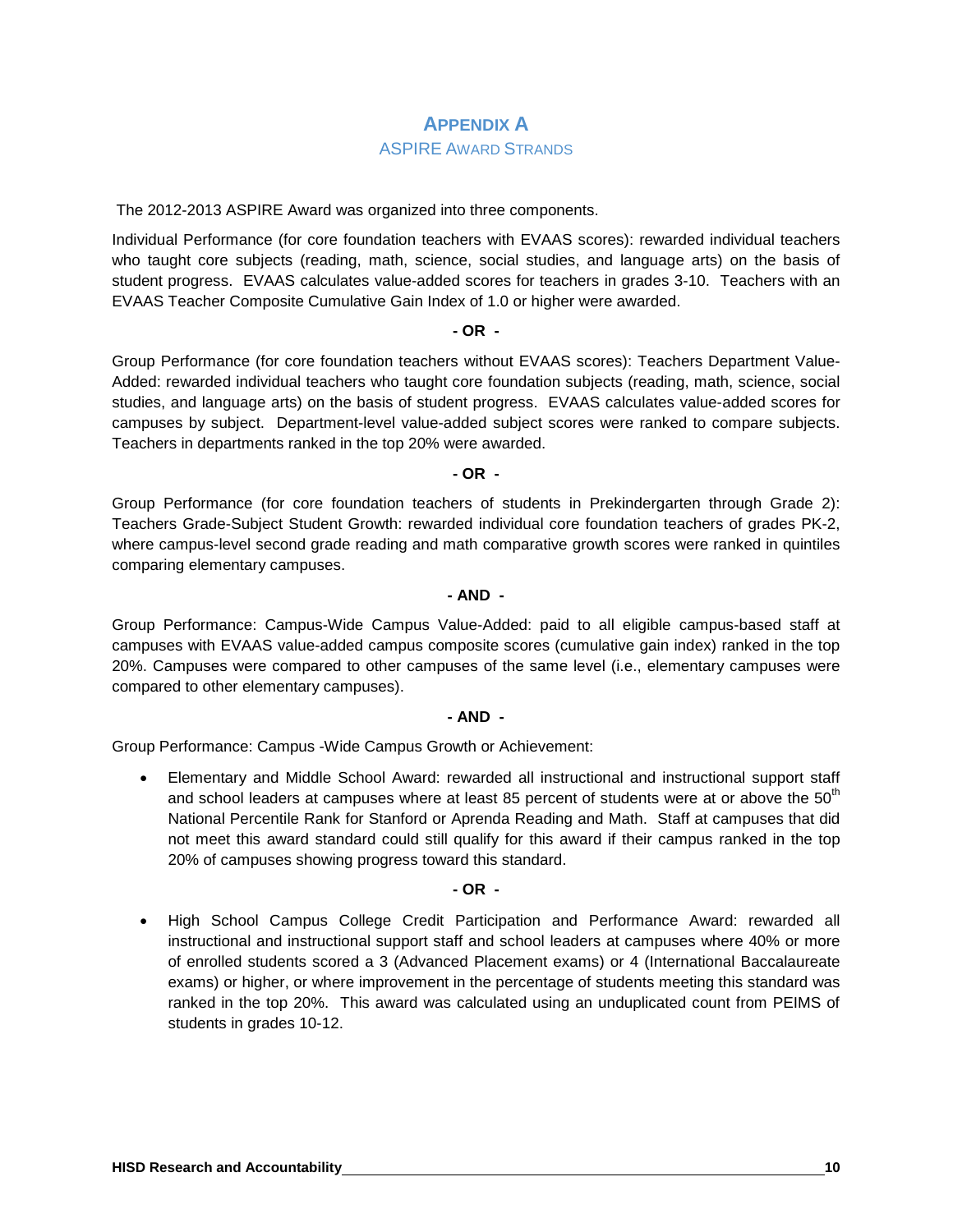# 2012–2013 ASPIRE Award Model Diagram

Teachers & Campus-Based Staff

|                                   | <b>AWARD</b>                                            | <b>Indicator</b>                                                                                                                                                 | <b>Metric</b>                                              | <b>Group 1</b><br>Core Teacher,<br>Grades 3-10<br><b>w/EVAAS™</b> | <b>Group 2</b><br>Core<br>Teacher.<br><b>PK-2</b> | <b>Group 3</b><br>Core Teacher,<br>Grades 3-12<br><b>w/o EVAAS™</b> | <b>Group 4</b><br>Elective/Ancillary<br><b>Teacher</b> | <b>Group 5</b><br>Instructional<br><b>Support Staff</b> | <b>Group 6</b><br><b>Teaching</b><br><b>Assistant</b> | <b>Group 7</b><br>Operational<br>Support<br><b>Staff</b> |
|-----------------------------------|---------------------------------------------------------|------------------------------------------------------------------------------------------------------------------------------------------------------------------|------------------------------------------------------------|-------------------------------------------------------------------|---------------------------------------------------|---------------------------------------------------------------------|--------------------------------------------------------|---------------------------------------------------------|-------------------------------------------------------|----------------------------------------------------------|
| <b>Individual</b><br>Performance  |                                                         | EVAAS™ Teacher Composite<br><b>Cumulative Gain Index</b><br>(Teachers whose Composite CGI is less than or<br>equal to -2.00 will not be considered for any group | $CGI \geq 2$                                               | \$10,000<br><b>OR</b>                                             | N/A                                               | N/A                                                                 | N/A                                                    | N/A                                                     | N/A                                                   | N/A                                                      |
|                                   |                                                         | performance award)                                                                                                                                               | $2 > CGI \ge 1$                                            | \$5,000                                                           |                                                   |                                                                     |                                                        |                                                         |                                                       |                                                          |
|                                   |                                                         | <b>Indicator</b>                                                                                                                                                 | <b>Metric</b>                                              |                                                                   |                                                   |                                                                     |                                                        |                                                         |                                                       |                                                          |
| Group Performance:<br>Teachers    | <b>Department</b><br><b>Value-Added</b>                 | EVAAS™ Department Cumulative Gain Index<br>(STAAR/STAAR-EOC/TAKS within a subject)                                                                               | <b>Top Quintile</b>                                        | N/A                                                               | N/A                                               | \$3,500                                                             | N/A                                                    | N/A                                                     | N/A                                                   | N/A                                                      |
|                                   | Grade/<br><b>Subject</b><br><b>Student</b>              | <b>Comparative Growth Math</b><br>(Based on campus 2nd grade Stanford/Aprenda)                                                                                   | <b>Top Quintile</b>                                        | N/A                                                               | \$1,750                                           | N/A                                                                 | N/A                                                    | N/A                                                     | N/A                                                   | N/A                                                      |
|                                   | <b>Growth</b>                                           | <b>Comparative Growth Reading</b><br>(Based on campus 2nd grade Stanford/Aprenda)                                                                                |                                                            | N/A                                                               | \$1,750                                           | N/A                                                                 | N/A                                                    | N/A                                                     | N/A                                                   | N/A                                                      |
|                                   |                                                         | <b>Indicator</b>                                                                                                                                                 | <b>Metric</b>                                              |                                                                   |                                                   |                                                                     |                                                        |                                                         |                                                       |                                                          |
|                                   | <b>Campus</b><br><b>Value-Added</b>                     | EVAAS™ Campus Composite<br><b>Cumulative Gain Index</b>                                                                                                          | <b>Top Quintile</b>                                        | \$2,000                                                           | \$2,000                                           | \$2,000                                                             | \$2,000                                                | \$750                                                   | \$750                                                 | \$500                                                    |
|                                   |                                                         | ES/MS Campus Staff: Stanford/Aprenda Math<br>(Percent of all students at/above<br>50th percentile rank across all grades)                                        | <b>Meets Threshold</b>                                     | \$500                                                             | \$500                                             | \$500                                                               | \$500                                                  | \$300                                                   | \$200                                                 | N/A                                                      |
| Group Performance:<br>Campus-Wide | <b>Campus</b><br><b>Growth or</b><br><b>Achievement</b> | ES/MS Campus Staff: Stanford/Aprenda Reading<br>(Percent of all students at/above<br>50th percentile rank across all grades)                                     | of 85% or Top<br>Quintile Growth                           | \$500<br><b>OR</b>                                                | \$500                                             | \$500<br><b>OR</b>                                                  | \$500<br><b>OR</b>                                     | \$300<br><b>OR</b>                                      | \$200<br>OR                                           | N/A                                                      |
|                                   |                                                         | HS Campus Staff: AP/IB Participation & Performance<br>(Students scoring 3+/4+ divided by grades 10-12<br>PEIMS enrollment - unduplicated count)                  | <b>Meets Threshold</b><br>of 40% or Top<br>Quintile Growth | \$1,000                                                           | N/A                                               | \$1,000                                                             | \$1,000                                                | \$600                                                   | \$400                                                 | N/A                                                      |
|                                   |                                                         | <b>Maximum Award Amount</b>                                                                                                                                      |                                                            | \$13,000                                                          | \$6,500                                           | \$6,500                                                             | \$3,000                                                | \$1,350                                                 | \$1,150                                               | \$500                                                    |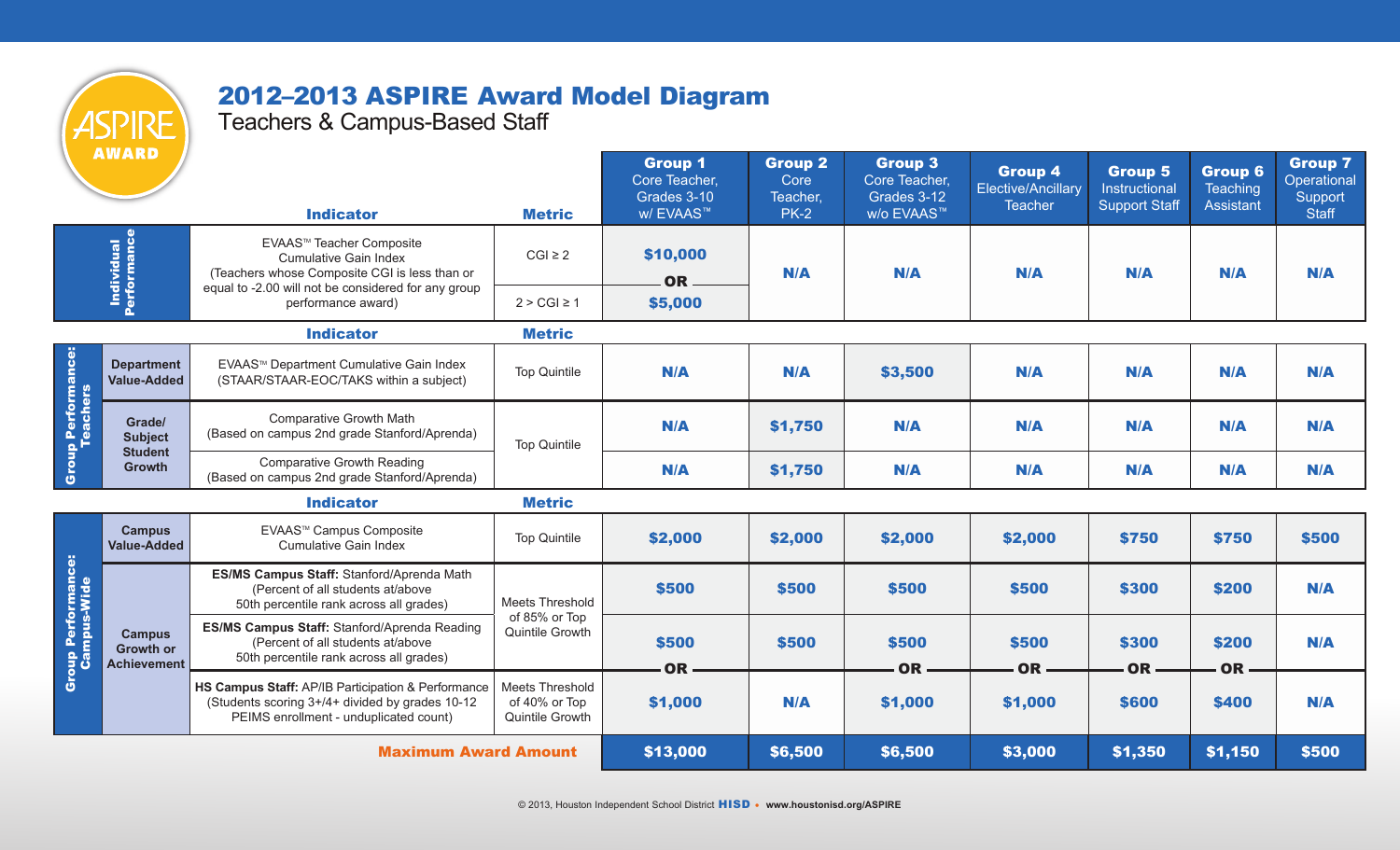

# 2012–2013 ASPIRE Award Model Diagram

School Leaders

|            |                                     | <b>Indicator</b>                                                                                                                                                                          | <b>Metric</b>       | <b>Group 1L</b><br><b>Principals</b> | <b>Group 2L</b><br>Assistant Principals & Deans |
|------------|-------------------------------------|-------------------------------------------------------------------------------------------------------------------------------------------------------------------------------------------|---------------------|--------------------------------------|-------------------------------------------------|
| စ် ဒီ<br>ñ | <b>Campus</b><br><b>Value-Added</b> | EVAAS™ Campus Composite<br>Cumulative Gain Index<br>(School leaders whose Campus Composite<br>CGI is less than or equal to -2.00 will not be<br>considered for any performance pay award) | <b>Top Quintile</b> | \$10,000                             | \$5,000                                         |

| ω<br>anc<br>Δ.<br>$\mathbf{Q}$<br>Grou |                                                                            | <b>ES/MS Campus Leaders:</b><br>Stanford/Aprenda Math<br>(Percent of all students at/above<br>50th percentile rank across all grades)            | Meets Threshold of 85% or                               | \$2,500       | \$1,250        |
|----------------------------------------|----------------------------------------------------------------------------|--------------------------------------------------------------------------------------------------------------------------------------------------|---------------------------------------------------------|---------------|----------------|
|                                        | <b>Campus</b><br><b>Academic</b><br><b>Growth or</b><br><b>Achievement</b> | <b>ES/MS Campus Leaders:</b><br>Stanford/Aprenda Reading Reading<br>(Percent of all students at/above<br>50th percentile rank across all grades) | <b>Top Quintile Growth</b>                              | \$2,500<br>OR | \$1,250<br>NR. |
|                                        |                                                                            | HS Leaders: AP/IB Participation &<br>Performance<br>(Students scoring 3+/4+ divided by grades 10-<br>12 PEIMS enrollment - unduplicated count)   | Meets Threshold of 40% or<br><b>Top Quintile Growth</b> | \$5,000       | \$2,500        |
|                                        |                                                                            | <b>Maximum Award Amount</b>                                                                                                                      | \$15,000                                                | \$7,500       |                |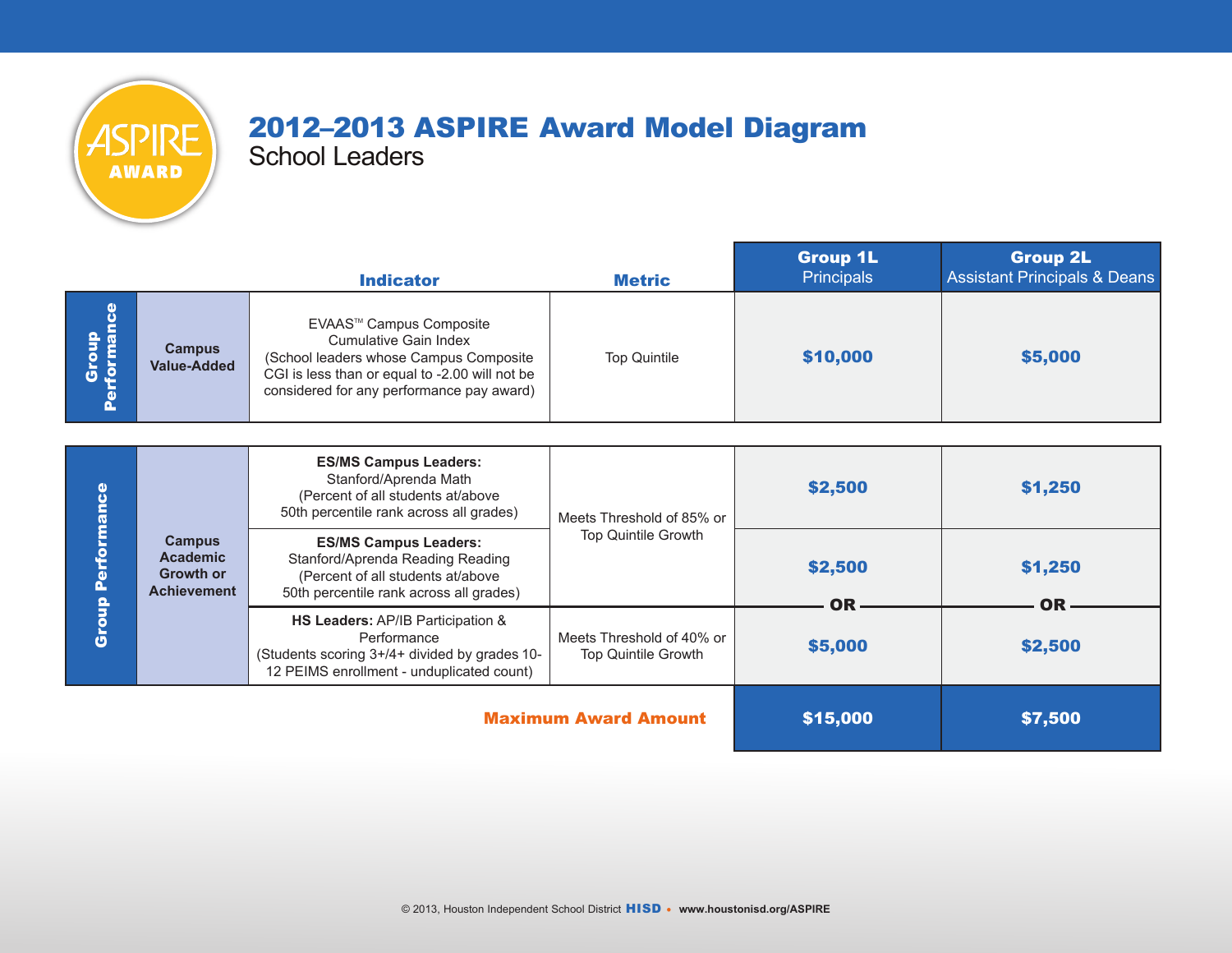### **APPENDIX B**

#### ASPIRE AWARD GROUPINGS

For the purposes of the 2012-2013 ASPIRE Award, employees were considered in one of 9 award groups:

- Group 1: Core Foundation Teachers with EVAAS.
- Group 2: Core Foundation Teachers, grades PK-2.
- Group 3: Core Foundation Teachers without EVAAS.
- Group 4: Elective/Ancillary Teachers.
- Group 5: Instructional Support Staff.
- Group 6: Teaching Assistants.
- Group 7: Operational Support Staff.
- Group 1L: Principals.
- Group 2L: Assistant Principals/Deans.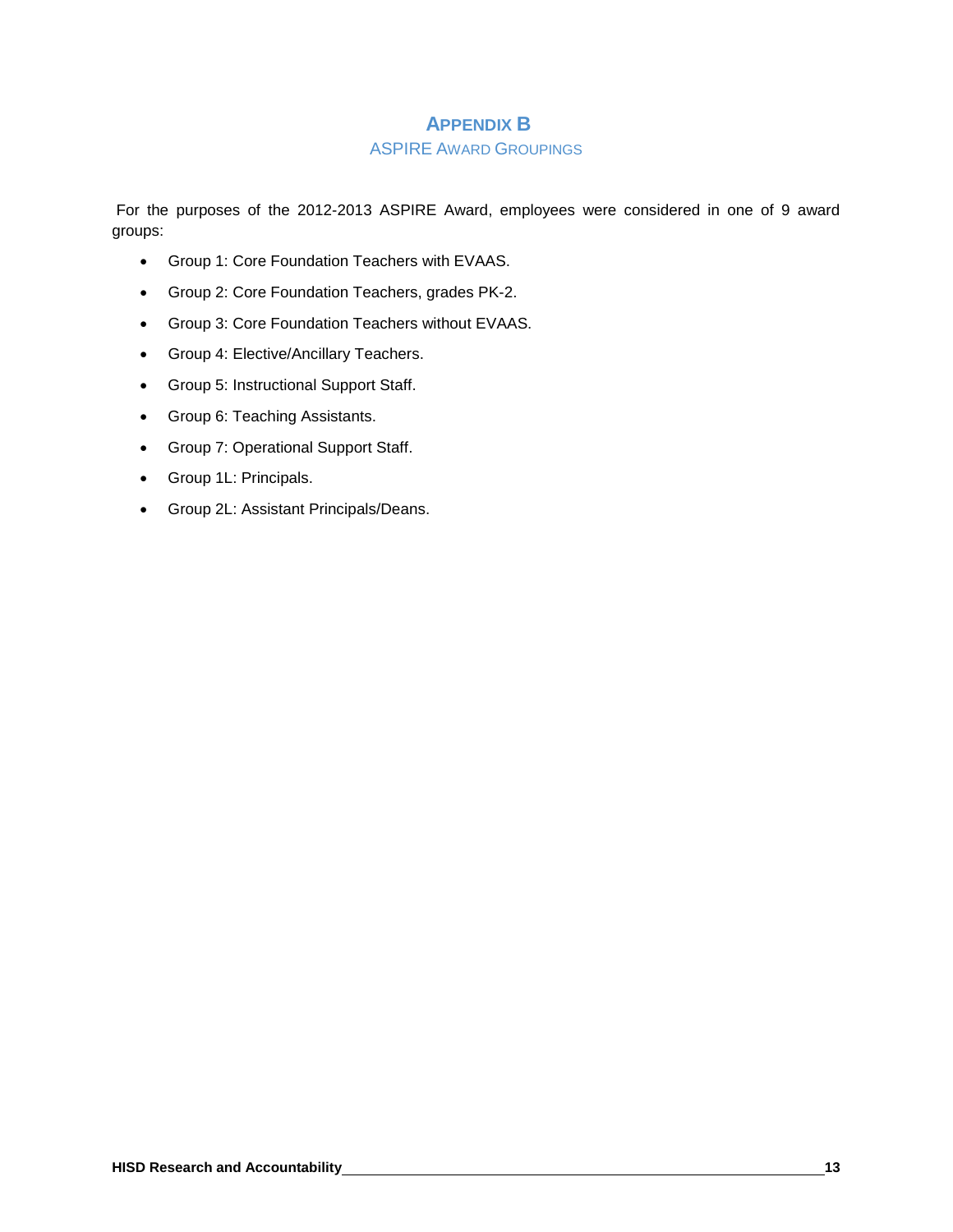## **APPENDIX C**

## ASPIRE AWARD TABLES

| Table 1. Eligibility by Categorization, 2012-2013 ASPIRE Award |                   |          |                     |       |                           |                          |                         |            |  |  |  |
|----------------------------------------------------------------|-------------------|----------|---------------------|-------|---------------------------|--------------------------|-------------------------|------------|--|--|--|
|                                                                |                   |          |                     |       | <b>Eligible Employees</b> | <b>Of Paid Employees</b> |                         |            |  |  |  |
|                                                                | <b>Considered</b> | Eligible | <b>Not Eligible</b> |       | # Paid # Not Paid         | Minimum                  | <b>Maximum</b>          | Mean       |  |  |  |
| Group 1                                                        | 4,384             | 2,692    | 1,692               | 1,670 | 1,022                     | \$500.00                 | \$13,000.00             | \$6,527.60 |  |  |  |
| Group 2                                                        | 3,213             | 2,135    | 1,078               | 1,327 | 808                       | \$500.00                 | \$6,500.00              | \$2,402.22 |  |  |  |
| Group 3                                                        | 1,280             | 875      | 405                 | 452   | 423                       | \$500.00                 | \$6,500.00              | \$2,848.95 |  |  |  |
| Group 4                                                        | 2,058             | 1,381    | 677                 | 564   | 817                       | \$245.00                 | \$3,000.00              | \$1,710.53 |  |  |  |
| Group 5                                                        | 1,162             | 895      | 267                 | 368   | 527                       | \$147.00                 | \$1,350.00              | \$717.60   |  |  |  |
| Group 6                                                        | 1,224             | 729      | 495                 | 323   | 406                       | \$200.00                 | \$1,150.00              | \$595.28   |  |  |  |
| Group 7                                                        | 1,822             | 1,197    | 625                 | 255   | 942                       | \$250.00                 | \$500.00                | \$497.65   |  |  |  |
| Group 1L                                                       | 263               | 182      | 81                  | 79    | 103                       | \$2,500.00               | \$15,000.00             | \$8,702.53 |  |  |  |
| Group 2L                                                       | 374               | 244      | 130                 | 94    | 150                       | \$1,250.00               | \$7,500.00              | \$4,867.02 |  |  |  |
| Ineligible<br>Category                                         | 1,692             | $\Omega$ | 1,692               | N/A   | N/A                       | N/A                      | N/A                     | N/A        |  |  |  |
| <b>Total</b>                                                   | 17,472            | 10,330   | 7,142               | 5,132 | 5,198                     |                          |                         |            |  |  |  |
|                                                                |                   |          |                     |       |                           |                          |                         |            |  |  |  |
| <b>Core Teachers" (Group 1-3)</b>                              |                   |          |                     |       |                           |                          |                         |            |  |  |  |
|                                                                | 8,877             | 5,702    | 3,175               | 3,449 | 2,253                     | \$500.00                 | \$13,000.00 \$4,458.27  |            |  |  |  |
| "Teachers" (Group 1-4)                                         |                   |          |                     |       |                           |                          |                         |            |  |  |  |
|                                                                | 10,935            | 7,083    | 3,852               | 4,013 | 3,070                     | \$245.00                 | $$13,000.00$ \$4,072.09 |            |  |  |  |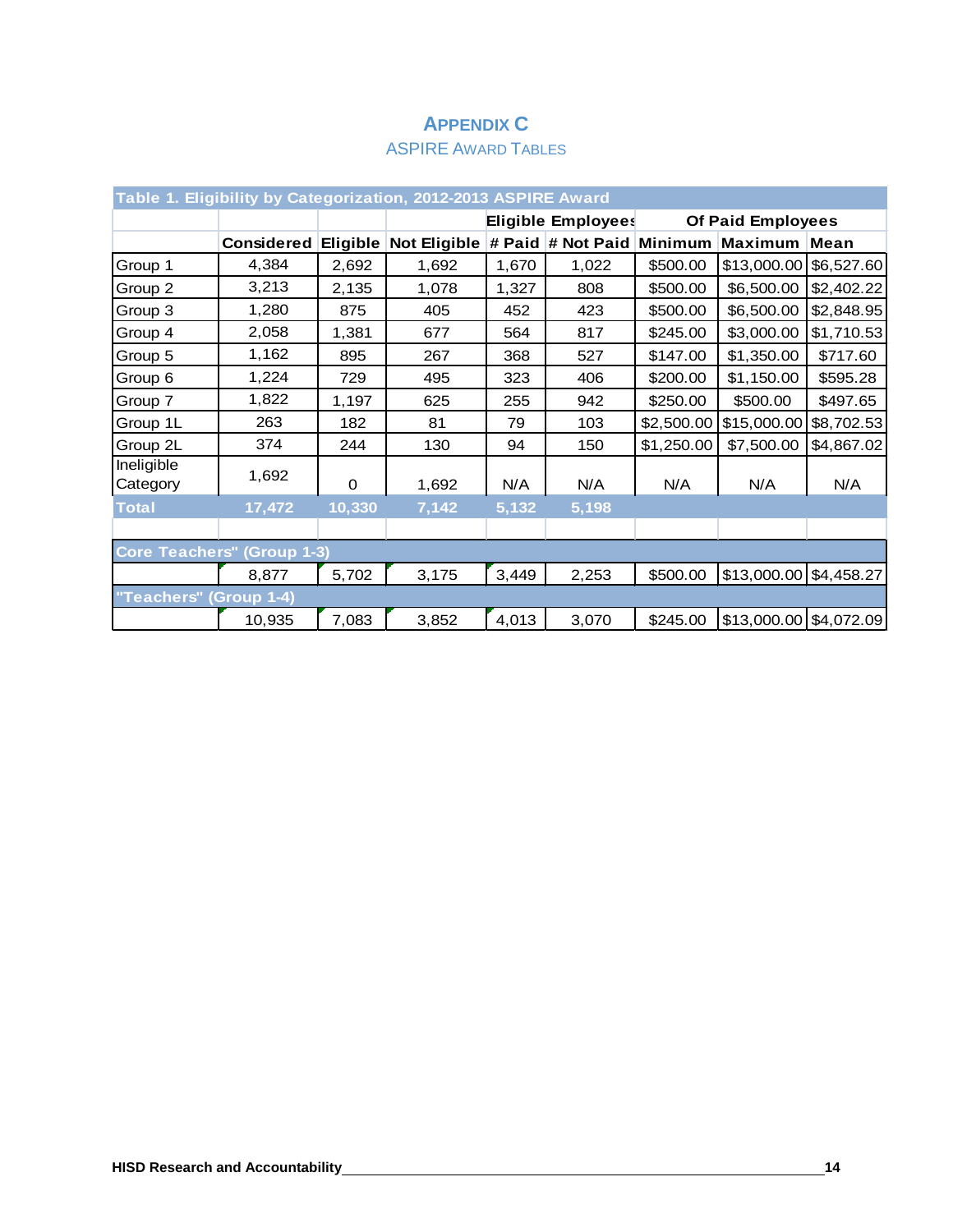| Table 2. Eligibility by Categorization, 2011-2012 ASPIRE Award |                   |        |                                                       |       |       |          |              |            |  |
|----------------------------------------------------------------|-------------------|--------|-------------------------------------------------------|-------|-------|----------|--------------|------------|--|
|                                                                |                   |        | <b>Eligible Employees</b><br><b>Of Paid Employees</b> |       |       |          |              |            |  |
|                                                                | <b>Considered</b> |        | Eligible Not Eligible # Paid # Not Paid Minimum       |       |       |          | Maximum Mean |            |  |
| Category A/B                                                   | 3,670             | 3,033  | 637                                                   | 2,036 | 997   | \$250.00 | \$9,000.00   | \$3,629.22 |  |
| Category C                                                     | 1,358             | 1,082  | 276                                                   | 710   | 372   | \$500.00 | \$9,000.00   | \$3,719.51 |  |
| Category D                                                     | 3,172             | 2,648  | 524                                                   | 1,738 | 910   | \$500.00 | \$5,500.00   | \$2,210.01 |  |
| Category E                                                     | 731               | 554    | 177                                                   | 339   | 215   | \$500.00 | \$5,500.00   | \$2,553.47 |  |
| Category F                                                     | 2,098             | 1,577  | 521                                                   | 846   | 731   | \$200.00 | \$2,000.00   | \$1,043.82 |  |
| Category G                                                     | 1,198             | 910    | 288                                                   | 435   | 475   | \$147.00 | \$1,350.00   | \$690.65   |  |
| Category H                                                     | 1,244             | 769    | 475                                                   | 378   | 391   | \$100.00 | \$1,150.00   | \$607.47   |  |
| Category I                                                     | 1,814             | 1,183  | 631                                                   | 310   | 873   | \$200.00 | \$490.79     | \$500.00   |  |
| Category J                                                     | 267               | 259    | 8                                                     | 182   | 77    | \$825.00 | \$13,500.00  | \$4,441.00 |  |
| Category K                                                     | 355               | 328    | 27                                                    | 243   | 85    | \$412.50 | \$6,750.00   | \$2,301.06 |  |
| Ineligible<br>Category                                         | 1,615             | 0      | 1,615                                                 | N/A   | 0     | N/A      | N/A          | N/A        |  |
| <b>Total</b>                                                   | 17,522            | 12,343 | 5,179                                                 | 7,217 | 5,126 |          |              |            |  |
|                                                                |                   |        |                                                       |       |       |          |              |            |  |
| <b>Core Teachers" (Categories A-E)</b>                         |                   |        |                                                       |       |       |          |              |            |  |
|                                                                | 8,931             | 7,317  | 1,614                                                 | 4,823 | 2,494 | \$250.00 | \$9,000.00   | \$3,055.48 |  |
| "Teachers" (Categories A-F)                                    |                   |        |                                                       |       |       |          |              |            |  |
|                                                                | 11,029            | 8,894  | 2,135                                                 | 5,669 | 3,225 | \$200.00 | \$9,000.00   | \$2,755.27 |  |

#### **Table 2. Eligibility by Categorization, 2011-2012 ASPIRE Award**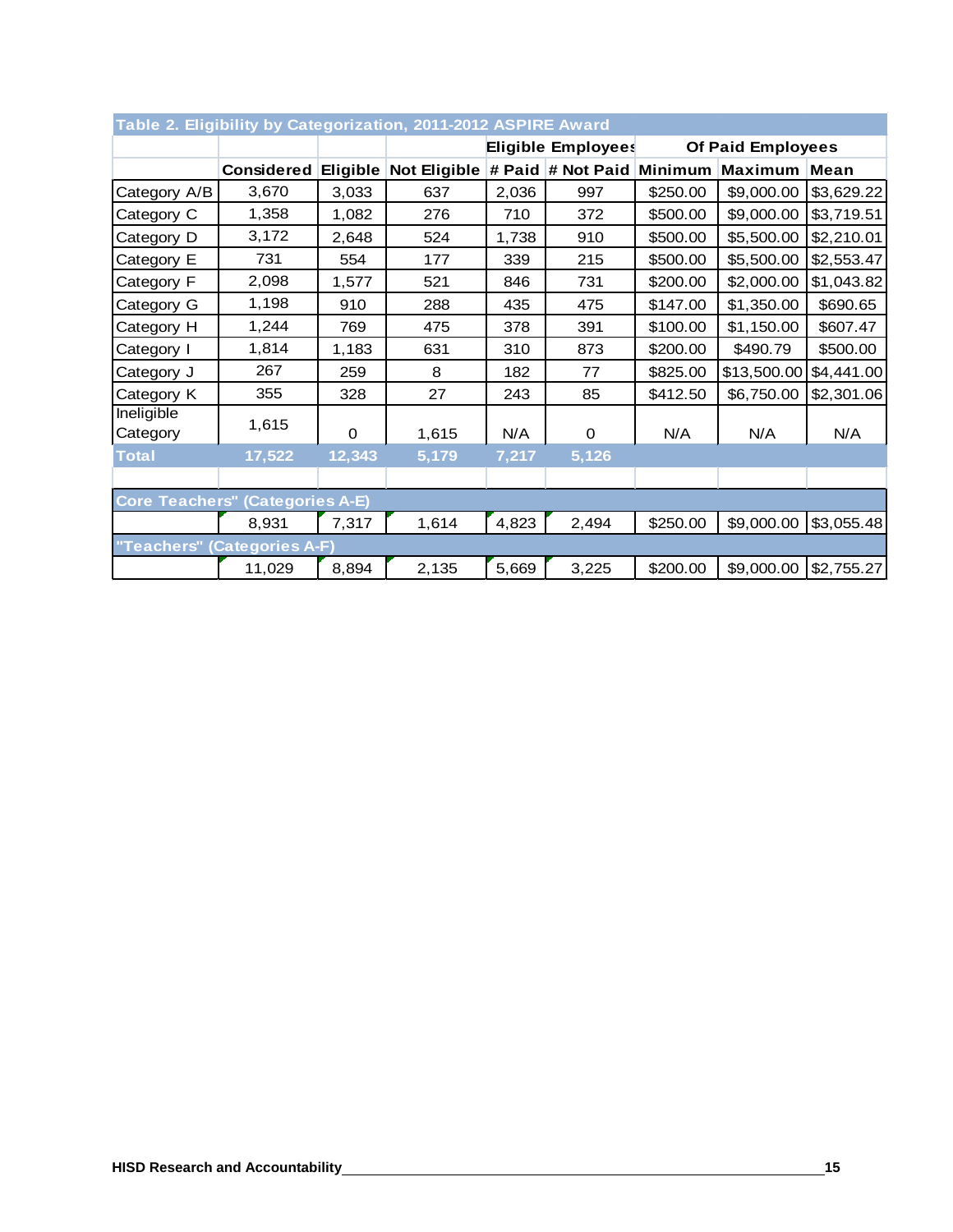| Table 3. Eligibility by Categorization, 2010-2011 ASPIRE Award |                   |          |                                                |        |                           |          |                          |             |  |
|----------------------------------------------------------------|-------------------|----------|------------------------------------------------|--------|---------------------------|----------|--------------------------|-------------|--|
|                                                                |                   |          | <b>Eligible Employees</b><br>Of Paid Employees |        |                           |          |                          |             |  |
|                                                                | <b>Considered</b> | Eligible | <b>Not Eligible</b>                            |        | # Paid # Not Paid Minimum |          | <b>Maximum</b>           | <b>Mean</b> |  |
| Category A/B                                                   | 3,825             | 3,292    | 533                                            | 3,019  | 273                       | \$100.00 | $$10,300.00$ $$4,402.93$ |             |  |
| Category C                                                     | 1,574             | 1,247    | 327                                            | 1,123  | 124                       | \$200.00 | \$10,100.00 \$4,557.09   |             |  |
| Category D                                                     | 3,335             | 2,818    | 517                                            | 2,767  | 51                        | \$100.00 | \$6,600.00               | \$2,846.13  |  |
| Category E                                                     | 728               | 573      | 155                                            | 559    | 14                        | \$100.00 | \$6,600.00               | \$2,733.06  |  |
| Category F                                                     | 2,415             | 1,809    | 606                                            | 1,759  | 50                        | \$100.00 | \$3,100.00               | \$1,536.75  |  |
| Category G                                                     | 1,489             | 1,129    | 360                                            | 1,056  | 73                        | \$25.00* | \$1,700.00               | \$822.43    |  |
| Category H                                                     | 1,486             | 951      | 535                                            | 752    | 199                       | \$50.00  | \$1,100.00               | \$581.38    |  |
| Category I                                                     | 2,055             | 1,325    | 730                                            | 836    | 489                       | \$183.75 | \$750.00                 | \$556.31    |  |
| Category J                                                     | 274               | 258      | 16                                             | 254    | 4                         | \$240.00 | \$15,530.00              | \$6,555.09  |  |
| Category K                                                     | 381               | 335      | 46                                             | 333    | $\overline{2}$            | \$100.00 | \$7,765.00               | \$3,571.04  |  |
| Ineligible<br>Category                                         | 3,966             | $\Omega$ | 3,966                                          | N/A    | N/A                       | N/A      | N/A                      | N/A         |  |
| <b>Total</b>                                                   | 21,528            | 13,737   | 7,791                                          | 12,458 | 1,279                     |          |                          |             |  |
|                                                                |                   |          |                                                |        |                           |          |                          |             |  |
| <b>Core Teachers" (Categories A-E)</b>                         |                   |          |                                                |        |                           |          |                          |             |  |
|                                                                | 9,462             | 7,930    | 1,532                                          | 7,468  | 462                       | \$100.00 | $$10,300.00$ $$3,753.89$ |             |  |
| "Teachers" (Categories A-F)                                    |                   |          |                                                |        |                           |          |                          |             |  |
|                                                                | 11,877            | 9,739    | 2,138                                          | 9,227  | 512                       | \$100.00 | $$10,300.00$ $$3,331.22$ |             |  |

## \*Only one employee was paid a total award of \$25. This employee was a 0.50 FTE librarian who was awarded Strand IIIB funds only. Strand IIIB for this campus was \$50 for Instructional Support Staff, as this campus was rated "AEA: Academically Acceptable."

| <b>Table 4. Totals for all Paid Employees</b> |                 |                                   |                   |  |  |  |  |  |  |  |
|-----------------------------------------------|-----------------|-----------------------------------|-------------------|--|--|--|--|--|--|--|
|                                               |                 |                                   | 11-12 to 12-13    |  |  |  |  |  |  |  |
|                                               |                 | 2011-2012 Total   2012-2013 Total | <b>Difference</b> |  |  |  |  |  |  |  |
| Individual Teacher and Group Teacher Awards   | \$12,165,894.17 | \$11,243,275.00                   | $-$ \$922,619.17  |  |  |  |  |  |  |  |
| Campus Progress: Value-Added                  | \$3,027,709.75  | \$4,592,727.50                    | \$1,565,017.75    |  |  |  |  |  |  |  |
| <b>Campus Achievement</b>                     | \$2,475,655.50  | \$2,233,564.00                    | $-$ \$242,091.50  |  |  |  |  |  |  |  |
| <b>Total Award</b>                            |                 | $$17,669,259.42$ $$18,069,566.50$ | \$400,307.08      |  |  |  |  |  |  |  |

#### **Table 3. Eligibility by Categorization, 2010-2011 ASPIRE Award**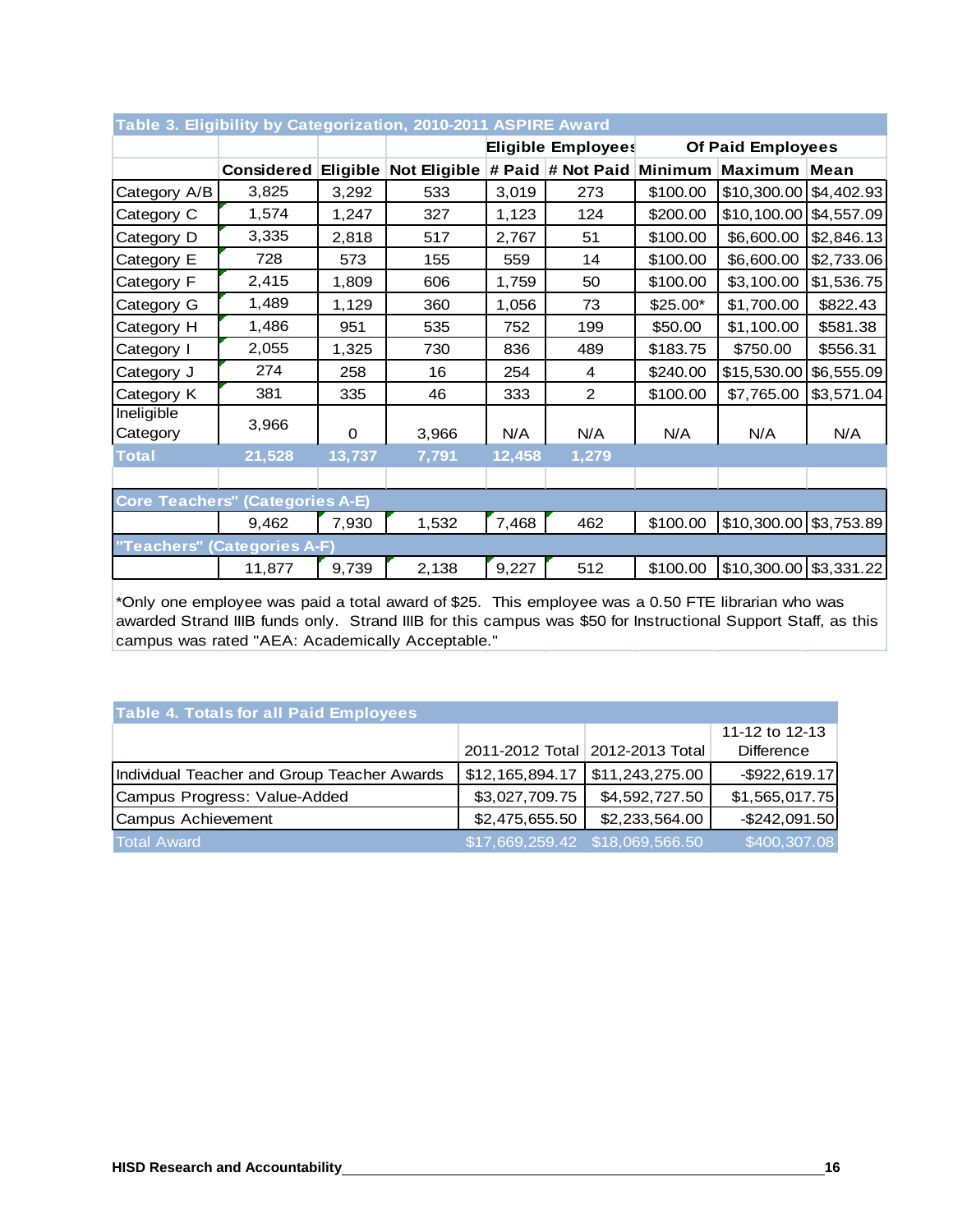| Table 5. Totals for All Paid Employees by Category, 2012-2013 |               |                                                                 |                                        |                                                  |                 |  |  |  |  |  |
|---------------------------------------------------------------|---------------|-----------------------------------------------------------------|----------------------------------------|--------------------------------------------------|-----------------|--|--|--|--|--|
| <b>Paid Categories</b>                                        | <b>Number</b> | Core<br><b>Foundation</b><br><b>Teacher</b><br><b>Component</b> | Campus<br><b>Progress</b><br>Component | Campus<br><b>Achievement</b><br><b>Component</b> | Total           |  |  |  |  |  |
| Group 1                                                       | 1670          | \$8,714,000.00                                                  | \$1,511,600.00                         | \$675,500.00                                     | \$10,901,100.00 |  |  |  |  |  |
| Group 2                                                       | 1327          | \$1,842,750.00                                                  | \$842,000.00                           | \$503,000.00                                     | \$3,187,750.00  |  |  |  |  |  |
| Group 3                                                       | 452           | \$686,525.00                                                    | \$399,200.00                           | \$202,000.00                                     | \$1,287,725.00  |  |  |  |  |  |
| Group 4                                                       |               | 564 N/A                                                         | \$633,260.00                           | \$331,480.00                                     | \$964,740.00    |  |  |  |  |  |
| Group 5                                                       |               | 368 N/A                                                         | \$147,892.50                           | \$116,184.00                                     | \$264,076.50    |  |  |  |  |  |
| Group 6                                                       |               | 323 N/A                                                         | \$121,875.00                           | \$70,400.00                                      | \$192,275.00    |  |  |  |  |  |
| Group 7                                                       |               | 255 N/A                                                         | \$126,900.00                           | N/A                                              | \$126,900.00    |  |  |  |  |  |
| Group 1L                                                      |               | 79 N/A                                                          | \$480,000.00                           | \$207,500.00                                     | \$687,500.00    |  |  |  |  |  |
| Group 2L                                                      |               | 94 N/A                                                          | \$330,000.00                           | \$127,500.00                                     | \$457,500.00    |  |  |  |  |  |
| <b>Total</b>                                                  |               | 5132 \$11,243,275.00                                            | \$4,592,727.50                         | \$2,233,564.00                                   | \$18,069,566.50 |  |  |  |  |  |
|                                                               |               |                                                                 |                                        |                                                  |                 |  |  |  |  |  |
| "Core Teachers" (Groups 1-3)                                  |               |                                                                 |                                        |                                                  |                 |  |  |  |  |  |
|                                                               |               | 3449 \$11,243,275.00                                            | \$2,752,800.00                         | \$1,380,500.00                                   | \$15,376,575.00 |  |  |  |  |  |
| "Teachers" (Groups 1-4)                                       |               |                                                                 |                                        |                                                  |                 |  |  |  |  |  |
|                                                               |               | 4013 \$11,243,275.00                                            | \$3,386,060.00                         | \$1,711,980.00                                   | \$16,341,315.00 |  |  |  |  |  |

| Table 6. Totals for All Paid Employees by Category, 2011-2012 |                   |                      |                  |                    |                 |  |  |  |  |  |
|---------------------------------------------------------------|-------------------|----------------------|------------------|--------------------|-----------------|--|--|--|--|--|
|                                                               |                   | Core                 |                  |                    |                 |  |  |  |  |  |
|                                                               |                   | <b>Foundation</b>    | Campus           | Campus             |                 |  |  |  |  |  |
|                                                               |                   | Teacher              | <b>Progress</b>  | <b>Achievement</b> |                 |  |  |  |  |  |
| <b>Paid Categories</b>                                        | <b>Number</b>     | <b>Component</b>     | <b>Component</b> | Component          | <b>Total</b>    |  |  |  |  |  |
| Category A/B                                                  | 2036              | \$5,958,341.67       | \$788,500.00     | \$642,250.00       | \$7,389,091.67  |  |  |  |  |  |
| Category C                                                    | 710               | \$2,014,250.00       | \$314,600.00     | \$312,000.00       | \$2,640,850.00  |  |  |  |  |  |
| Category D                                                    | 1738              | \$2,583,000.00       | \$648,000.00     | \$610,000.00       | \$3,841,000.00  |  |  |  |  |  |
| Category E                                                    | 339               | \$580,125.00         | \$159,000.00     | \$126,500.00       | \$865,625.00    |  |  |  |  |  |
| Category F                                                    | 846               | \$0.00               | \$463,880.00     | \$419,190.00       | \$883,070.00    |  |  |  |  |  |
| Category G                                                    | 435               | \$0.00               | \$167,925.00     | \$132,507.00       | \$300,432.00    |  |  |  |  |  |
| Category H                                                    | 378               | \$0.00               | \$155,625.00     | \$74,000.00        | \$229,625.00    |  |  |  |  |  |
| Category I                                                    | 310               | \$0.00               | \$152,145.00     | \$0.00             | \$152,145.00    |  |  |  |  |  |
| Category J                                                    | 182               | \$603,500.00         | \$104,525.00     | \$100,237.50       | \$808,262.50    |  |  |  |  |  |
| Category K                                                    | 243               | \$426,677.50         | \$73,509.75      | \$58,971.00        | \$559,158.25    |  |  |  |  |  |
| <b>Total</b>                                                  |                   | 7217 \$12,165,894.17 | \$3,027,709.75   | \$2,475,655.50     | \$17,669,259.42 |  |  |  |  |  |
|                                                               |                   |                      |                  |                    |                 |  |  |  |  |  |
| "Core Teachers" (Categories A-E)                              |                   |                      |                  |                    |                 |  |  |  |  |  |
|                                                               | 4823              | \$11,135,716.67      | \$1,910,100.00   | \$1,690,750.00     | \$14,736,566.67 |  |  |  |  |  |
| "Teachers" (Categories A-F)                                   |                   |                      |                  |                    |                 |  |  |  |  |  |
|                                                               | 5669 <sub>I</sub> | \$11,135,716.67      | \$2,373,980.00   | \$2,109,940.00     | \$15,619,636.67 |  |  |  |  |  |